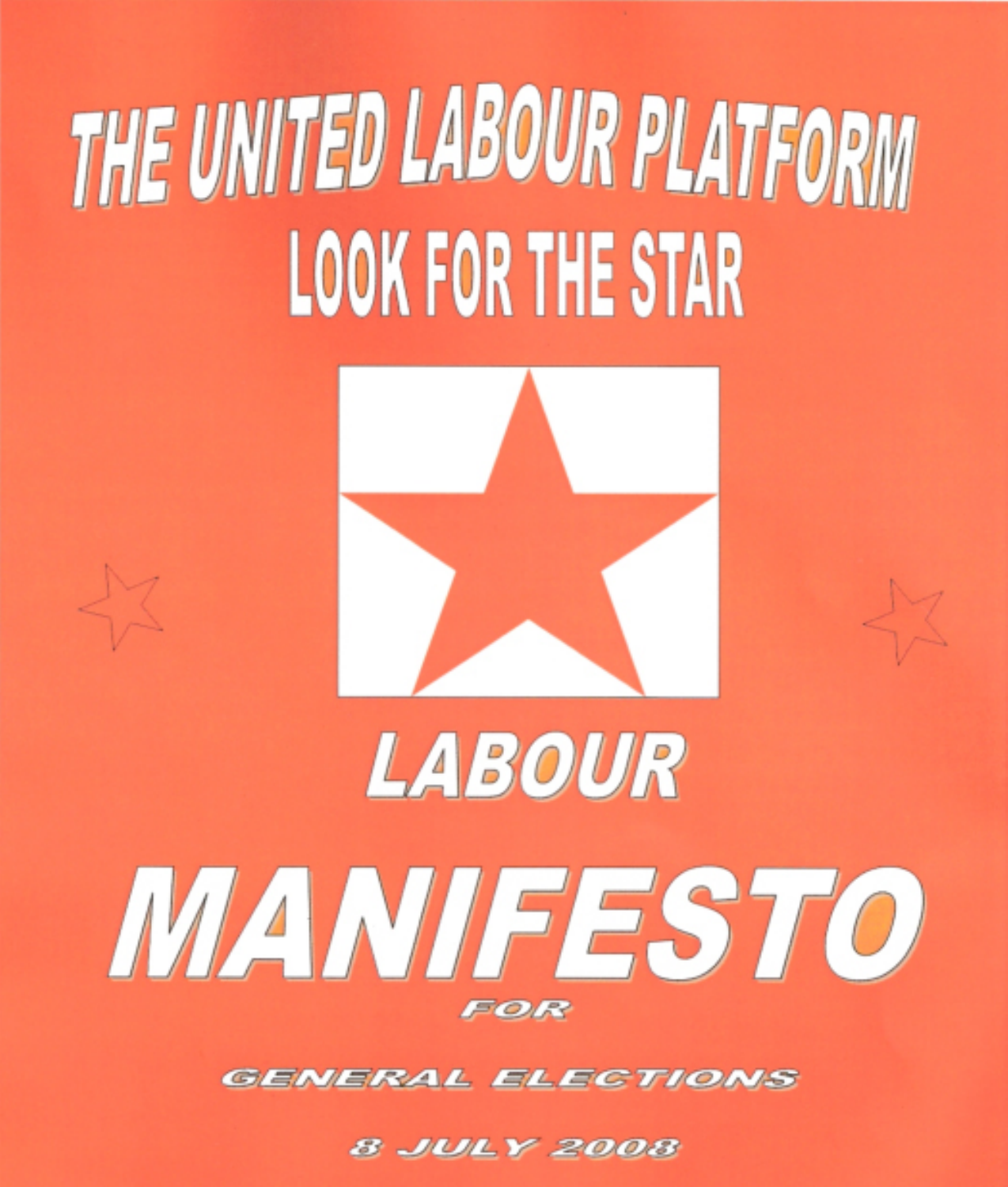### **CONTENTS**

| <i>Subjec</i> |
|---------------|
|               |

| National Leaders Code of Ethics  3.3 - 3.3 3          |  |
|-------------------------------------------------------|--|
|                                                       |  |
|                                                       |  |
|                                                       |  |
|                                                       |  |
|                                                       |  |
|                                                       |  |
|                                                       |  |
|                                                       |  |
| PRODUCTIVE SECTORS REVITALIZATION PLAN  5.0 - 5.6.5   |  |
|                                                       |  |
|                                                       |  |
|                                                       |  |
|                                                       |  |
|                                                       |  |
|                                                       |  |
|                                                       |  |
|                                                       |  |
|                                                       |  |
|                                                       |  |
| Empowering Grenadian Youths  7.1.2 - 7.1.2.7          |  |
|                                                       |  |
|                                                       |  |
|                                                       |  |
| Charter of Positive Industrial Relations  8.2 - 8.2.7 |  |
|                                                       |  |
|                                                       |  |
|                                                       |  |
|                                                       |  |
|                                                       |  |
|                                                       |  |
|                                                       |  |
|                                                       |  |
|                                                       |  |
|                                                       |  |
|                                                       |  |
|                                                       |  |
|                                                       |  |
|                                                       |  |
|                                                       |  |
|                                                       |  |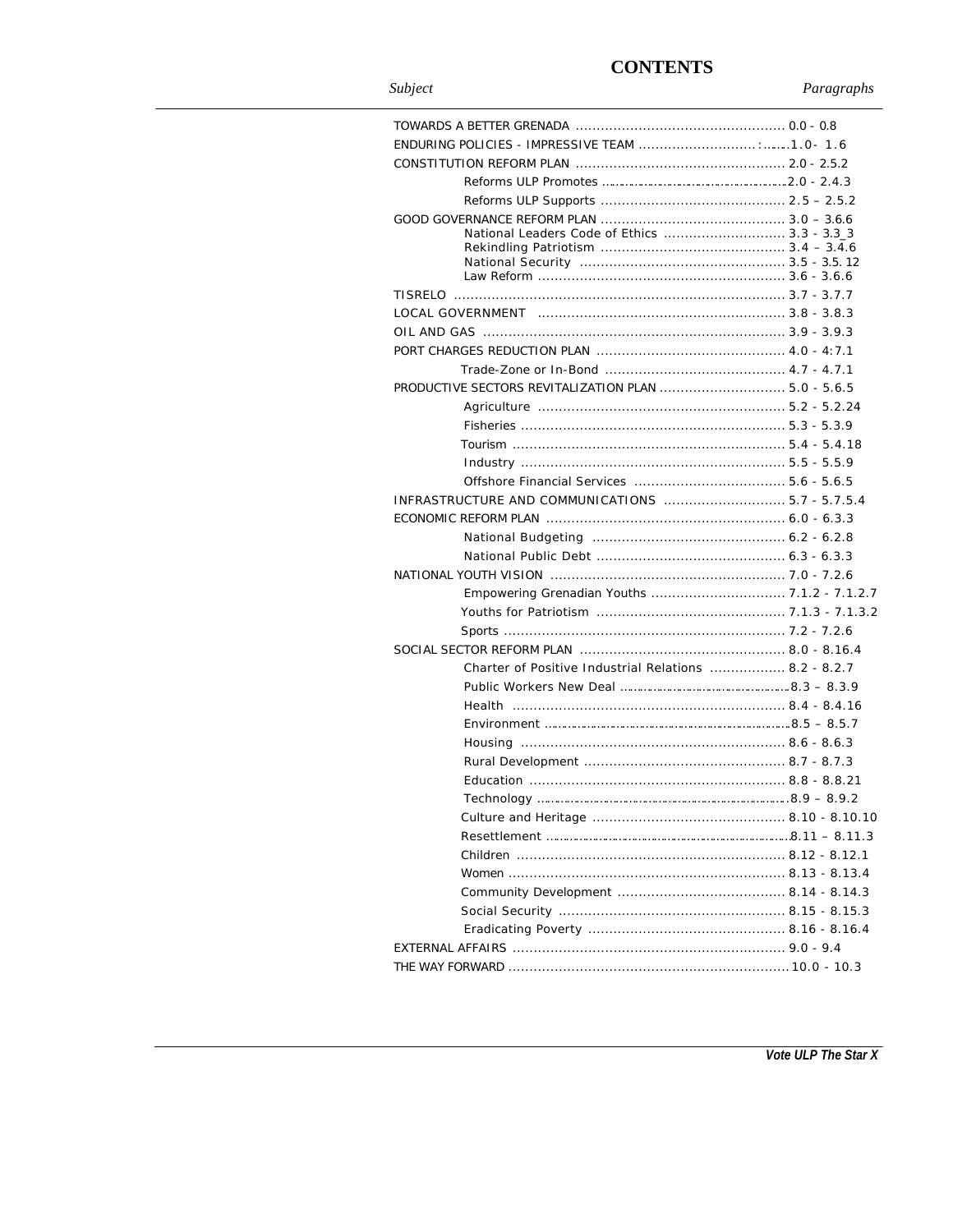# 1.0 **ENDURING POLICIES – IMPRESSIVE TEAM**

- 1.1 Our United Labour Platform (ULP) national development plans and programmes presented in this our ULP Manifesto for the 2008 General Elections in Grenada, Carriacou and Petite Martinique, are enduring.
- $1.2$ With our symbol, the Star, ULP presents this our Manifeso to open up our country to the new vision which ULP has for our nation, a vision of a fairest, brighter and better Grenada, Carriacou and Petite Martinique; putting people first in national development.
- 1.3 Our ULP Manifesto includes our Constitution Reform Plan highlighting better human rights protection, strengthened parliamentary democracy and prime ministerial term limits. Our Good Governance Reform Plan has initiatives for a National Leaders Code of Conduct, rekindling patriotism and instituting local government.
- 1.3.1 Our Port Charges Reduction Plan guarantees less port taxes and lower cost of living. Our Productive Sectors Revitalization Plan will revitalize our productive sectors. Our Economic Transformation Plan will be based on the driving of our economy by our Oil and Gas resources in our maritime waters. All these macro economic polices will provide more jobs and a better standard of living.
- 1.3.2 Our ULP National Youth Service Plan promotes youth. Our Social Sector Reform Plan has a Charter of Positive Industrial Relations, a Public Workers New Deal, and enhanced social justice.
- 1. 4. Within one month, ULP will table in Parliament legislation to remove outdated legal restrictions on 18 year olds, and to guard against the selling of Grenadian Passports and Citizenship under offshore financial services or in any other such way; and will move otherwise to convince Canada to remove its visa restrictions on Grenada Passport-holders.
- 1.4.1 Within three months, ULP will begin to reduce port taxes, commission the National Economic Task Force, and begin work on the National Code of Conduct.
- 1.4.2 Within six months, ULP will create one thousand jobs as part of our job-creation drive, institute aspects of rekindling patriotism, begin the national youth service and start revitalizing productive sectors.
- 1.4.3 Within a year, ULP will begin the 100 percent mortgage financing for public workers and will also begin instituting local government.
- 1.5 Not only do we in ULP have sound but imaginative plans and programmes; we also

*Vote ULP The Star x*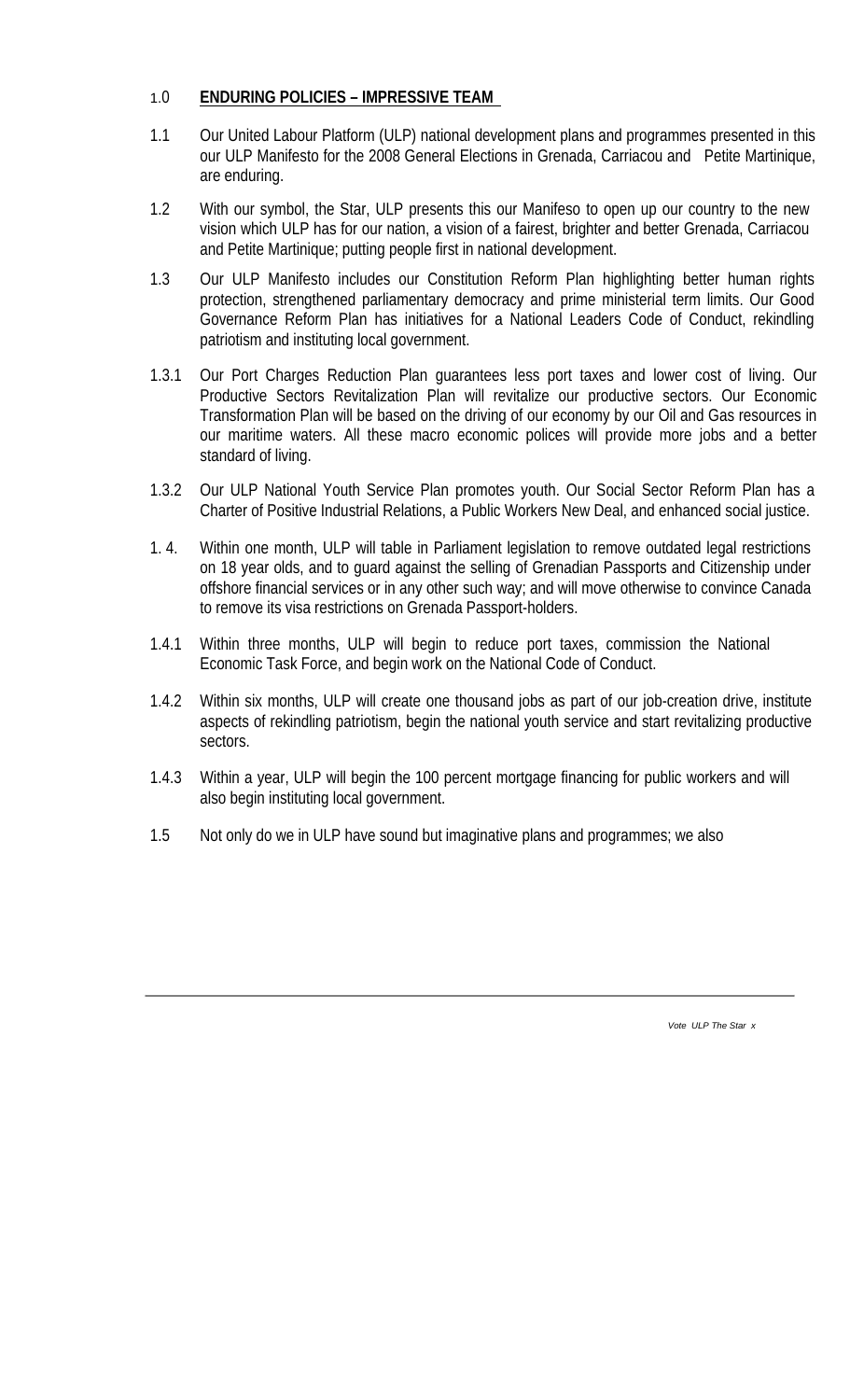have the personnel very capable of implementing them. ULP key personnel are leaders in their respective fields, including law, agriculture, tourism, investment, business management, accounting, education, teaching. This is an impressive team. Our ULP Campaign Leader Dr. Francis Alexis, an internationally respected Grenadian patriot featured in leading "Who's Who" in the world, is Grenada's longest ever serving Attorney-General as an elected Member of Parliament, and has on numerous occasions acted as Prime Minister.

1.6 With our plans and our personnel, if you the people give us ULP your popular mandate, we ULP will work diligently, conscientiously, competently and with integrity to create equal opportunities with justice for all, consistent with our ULP motto: "GOD IN ALL THINGS, TRUTH ONLY , DISCIPLINE ALWAYS."

#### 2.0 **CONSTITUTION REFORM PLAN**

- 2.1 The Constitution of a nation is a supreme law contract whose objectives are to bond the people together in peace and order, under good government, with good governance, to protect and enhance their dignity, liberty and freedom; with justice and fairness for all.
- 2.2 A National Constitution is like wine; the more it ages, the more it mellows. But a Constitution is also like a machine; the longer it is left unserviced, the more it creaks unto breaking point. The happy medium is to mould the Constitution with appropriate reform so as to enhance the objectives of the Constitution.
- 2.3 A political party going into general elections should frankly state publicly its views on Constitution reform; and not, if it gets into office, then seek to foist on the people changes to the Constitution, stealthily, without articulating a philosophy for such changes.

#### 2.4 **REFORMS ULP PROMOTES**

2.4.1 Our ULP Constitution Reform Plan, whose implementation requires a referendum vote of the people, has certain vital features. Constitution reform must seek to strengthen parliamentary democracy, better dispose the people to identify with the State, advance national cohesion, promote national development, enhance answerability of the government to the governed, ward off dictatorship, require accountability for expenditure of public monies, fend off corruption, aid good governance. Constitution reform has to better protect the individual from abuse of power whether ministerial or bureaucratic or the police or otherwise, and more adequately secure the rights of the individual against the power of the State. The bottom line is the enhancement of the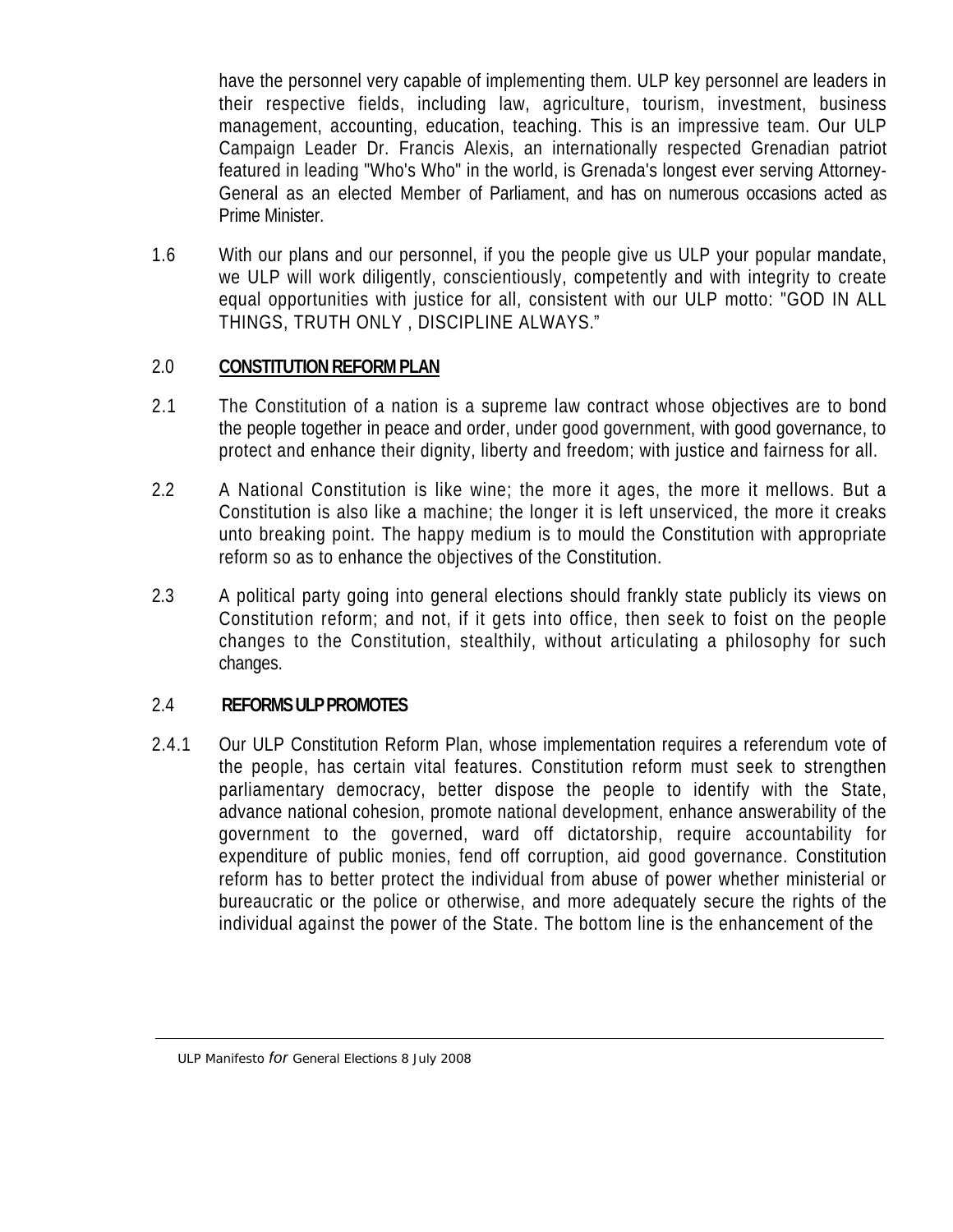dignity of the individual, reflecting the majesty of God who made us in his own image and likeness.

- 2.4.2 ULP will promote reform of the Constitution of Grenada to
	- (1) limit a person serving as Prime Minister to only two consecutive terms or ten consecutive years
	- (2) provide for nominated members of Parliament being chosen to speak for interests additional to those now spoken for, the new ones to be youth, women and religion;
	- (3) provide for local government, and a local government nominee in Parliament;
	- (4) institute an Integrity Commission to guard against abuse of public office;
	- (5) institute an Ombudsman;
	- (6) stipulate openness in government, insisting particularly on high levels of accountability especially in matters of expenditure of public monies; instituting a Public Expenditure Monitoring Commission, with authority to receive information from varied sources and to probe information on its own motion; complementing the Public Accounts Committee of Parliament;
	- $\ddot{\phantom{0}}$ (7) require the Supervisor of Elections to be engaged full-time and only on matters pertaining to the office of Supervisor of Elections, an important factor in ensuring free and fair elections;
	- (8) make the official name of the State be, for all purposes including the name of our national Passport, not only "Grenada", but "Grenada, Carriacou and Petite Martinique";
	- strengthen the rule of law and the independence of the Judiciary for the better protection of the individual from parliamentary and executive abuse; (9)
	- (10) guarantee that once a person attains eighteen (18) years of age, he or she should at once be registered for parliamentary elections and not have to wait for annual voter registration;
	- (11) provide that the qualifying age for the age of responsibility in all legal matters, not only for voter registration, be eighteen (18) years of age;
	- (12) stipulate that women are to get equal pay with men for equal work, and that gender equality is critical to women's empowerment and development;

Vote ULP The Star X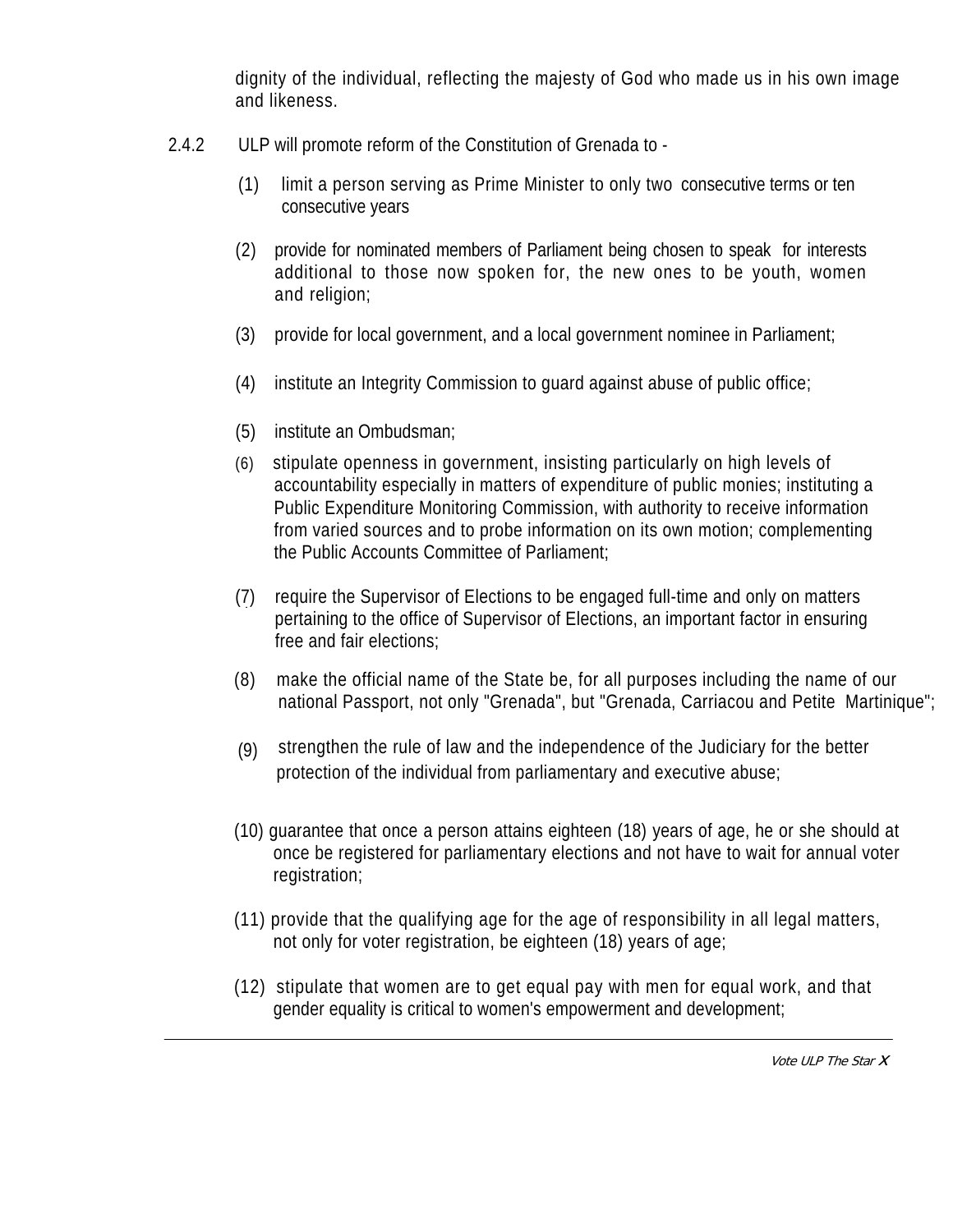- (13) enjoin that children born out of wedlock be accorded the same legal rights and legal status as are enjoyed by children born in wedlock;
- (14) widen and strengthen the rights and freedoms of the individual;
- (15) lay down expressly that freedom of expression includes the right to freedom of the press.
- 2.4.3 ULP will encourage consideration being given to allowing public officers at appropriate levels in the public service to participate actively in the political process while on leave, they committing themselves not to allow their political views and activities to improperly influence their employment responsibilities.

#### 2.5 **REFORMS ULP SUPPORTS**

- 2.5.1 ULP will support reform of the Constitution to provide for
	- (1) a Head of State, a President, symbolising unity of the Grenadian national body politic as in Dominica and Trinidad & Tobago, rather than being the representative in Grenada of the Monarch of the United Kingdom Her Majesty Queen Elizabeth II,
	- (2) reform of the elected representation in Parliament to provide for an element of representation put up by proportional representation complementary to representation put up by the first-past-the-post system, to make sure that no one single party occupies all the elected seats in Parliament, thus better democratising elected representation in Parliament;
	- (3) a unicameral legislature which may be called the National Assembly or the House of Assembly comprising elected members (Representatives) and nominated members (Senators);
	- (4) recall of parliamentary representatives who desert their constituencies.
- 2.5.2 As patriots, nationalists and regionalists, primarily, we in ULP in principle support the idea of a Caribbean Court of Justice replacing the Privy Council. The challenge will be for all Caribbean peoples to be eternally vigilant in ensuring that our leaders do not interfere with the Judiciary but rather show due respect for the independence of the Judiciary.

#### 3.0 **GOOD GOVERNANCE REFORM PLAN**

3.1 There is too much confrontation today in our Nation, triggered mostly by the heavyhanded combativeness and dictatorial tendencies of the New National Party (NNP)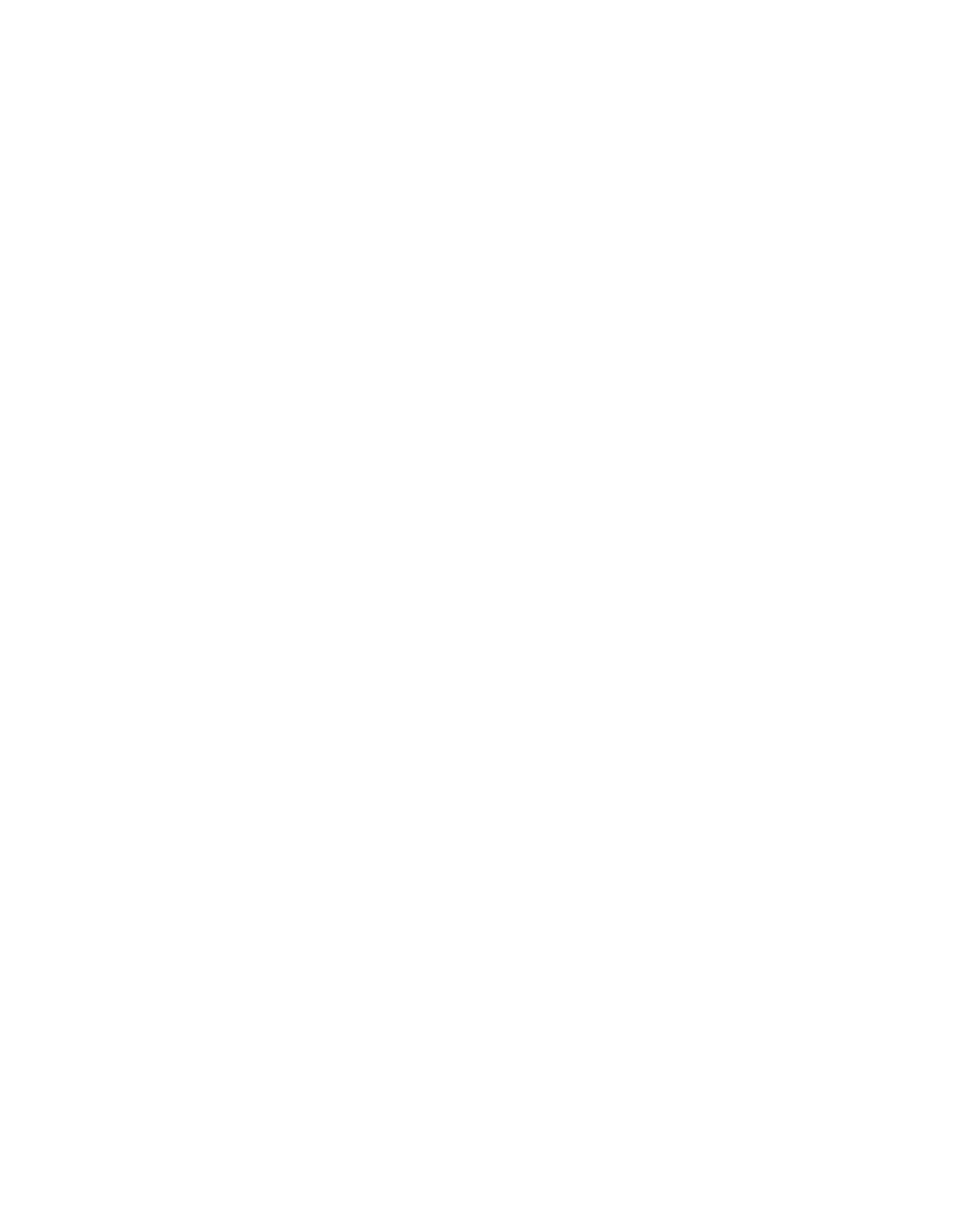Government since 1995. NNP does not hesitate to use physical or verbal aggression when legitimate concerns are expressed, whether by nutmeg workers, teachers, media workers, bus-owners or others. This is all contrary to the tenets of good governance. This must be corrected; this will be done by our ULP Good Governance Reform Plan designed to promote, primarily, accountability, transparency, efficiency, confidence building and patriotism. Pursuing good governance is part of our ULP Constitution Reform Plan.

3.2 In place of frustrating and debilitating strife, ULP will engage in positive productive dialogue and consultation with civil society as partners in national development; as the Grenada Chamber of Industry & Commerce, Employers Federation, trade unions, farmers, bus-owners, street vendors, women, youth, students, churches, NGOs, sports organizations. All for the consensual mobilization of our Nation in a spirit of ONE-LOVE.

#### 3.3 **NATIONAL LEADERS CODE OF CONDUCT**

- 3.3.1 ULP national leaders will set examples in patriotism, selflessly serving society, not selfishly enriching themselves.
- 3.3.2 ULP will institute a National Code of Conduct and Ethics. This will require good behavioural conduct and proper ethical standards of the political directorate to promote integrity and morality in public affairs. The Code of Conduct is required by good governance; it will be put together collectively by social partners.
- 3.3.3 Under this Code, ULP will enact and enforce integrity legislation to promote accountability and transparency.

#### 3.4 **REKINDLING PATRIOTISM**

- 3.4.1 The corruption, greed, selfishness and sheer abuse of power which have reigned cynically under NNP have seriously violated proper principles of good governance, severely damaged Grenadian patriotism and engendered alienation of the people from the Government. Deeds, not mere words, are required to rekindle patriotism. ULP shall meet those requirements.
- 3.4.2 ULP shall erect monuments and memorials around the country in tribute to Grenadian history.
- 3.4.3 Civics will be an important part of our schools' curriculum.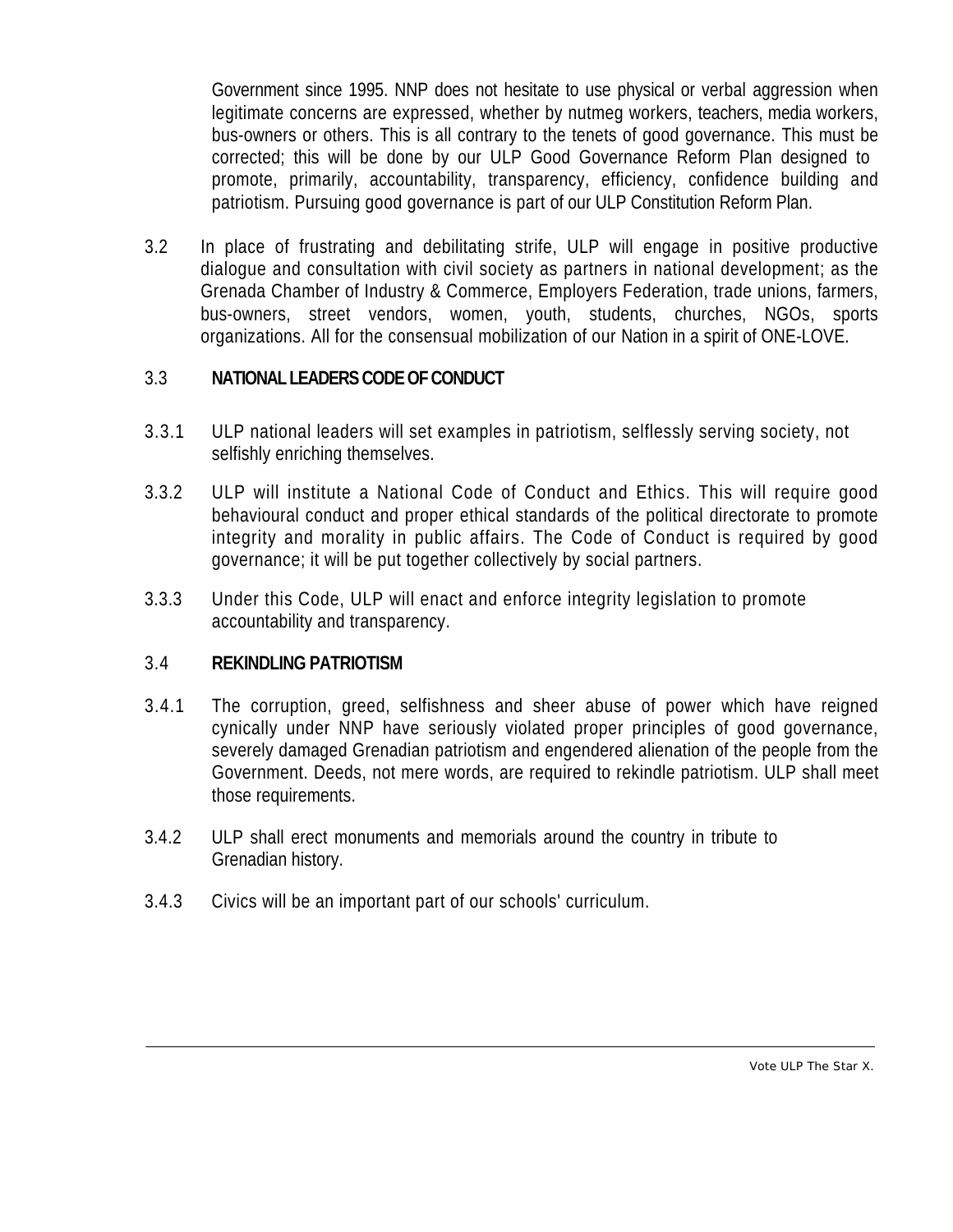- 3.4.4 Giving out government contracts and public works on the basis of political partisanship is wrong and objectionable; it festers ill-will. Under ULP, government contracts and public works will be awarded on the basis of ability and need, not political partisanship.
- 3.4.5 Selling Grenadian Passports and Citizenship as offshore financial services under the so-called economic citizenship programme is a gross insult to the people of Grenada, Carriacou and Petite Martinique; demeaning before the world our national pride. Within one month of being elected, ULP will enact and enforce legislation guarding against the selling of Grenadian Passports and Citizenship under offshore financial services or in any other such way. Also, ULP will fully look into all such sales of Grenadian Passports and Citizenship carried out by NNP, as part of the thorough cleansing and revamping of the offshore financial services sector.
- 3.4.6 These are important principles, designed to redeem Grenada's national image, restore national honour, boost national pride and foster patriotism.

#### 3.5 **NATIONAL SECURITY**

- 3.5.1 Of real concern to our national security is the sale of Grenadian Passports and Citizenship as offshore financial services or in any other way. A ULP Government will speedily guard against such sales.
- 3.5.2 That law and order have deteriorated markedly under NNP is indisputable. NNP ambivalence regarding gangs speaks volumes. This unhealthy trend will be reversed by ULP, as an aspect of good governance, which requires that there be peace, order and good government.
- 3.5.3 Crime will be tackled in the multi-faceted ways it should be, including aspects that are economic, social, educational, jurisprudential and spiritual.
- 3.5.4 Prison will continue to serve its proper purpose, namely, confining those whose confinement is in the interests of all. At the same time, though, good use would be made of relevant correctional measures alternative to imprisonment. Also, juvenile offenders needing custodial supervision will not be mingling with seasoned criminals in prisons ordinarily, but instead will be afforded rehabilitative care in an environment free from the contamination of hardened adult offenders.
- 3.5.5 There is an urgent need for better training of the Royal Grenada Police Force, especially in community policing and human relations including the need to respect confidentiality of the sources of crime-detection information.
- 3.5.6 There must be improvements now in the present sour police-civilian relations.

*ULP Manifesto for General Elections 8 July 2008*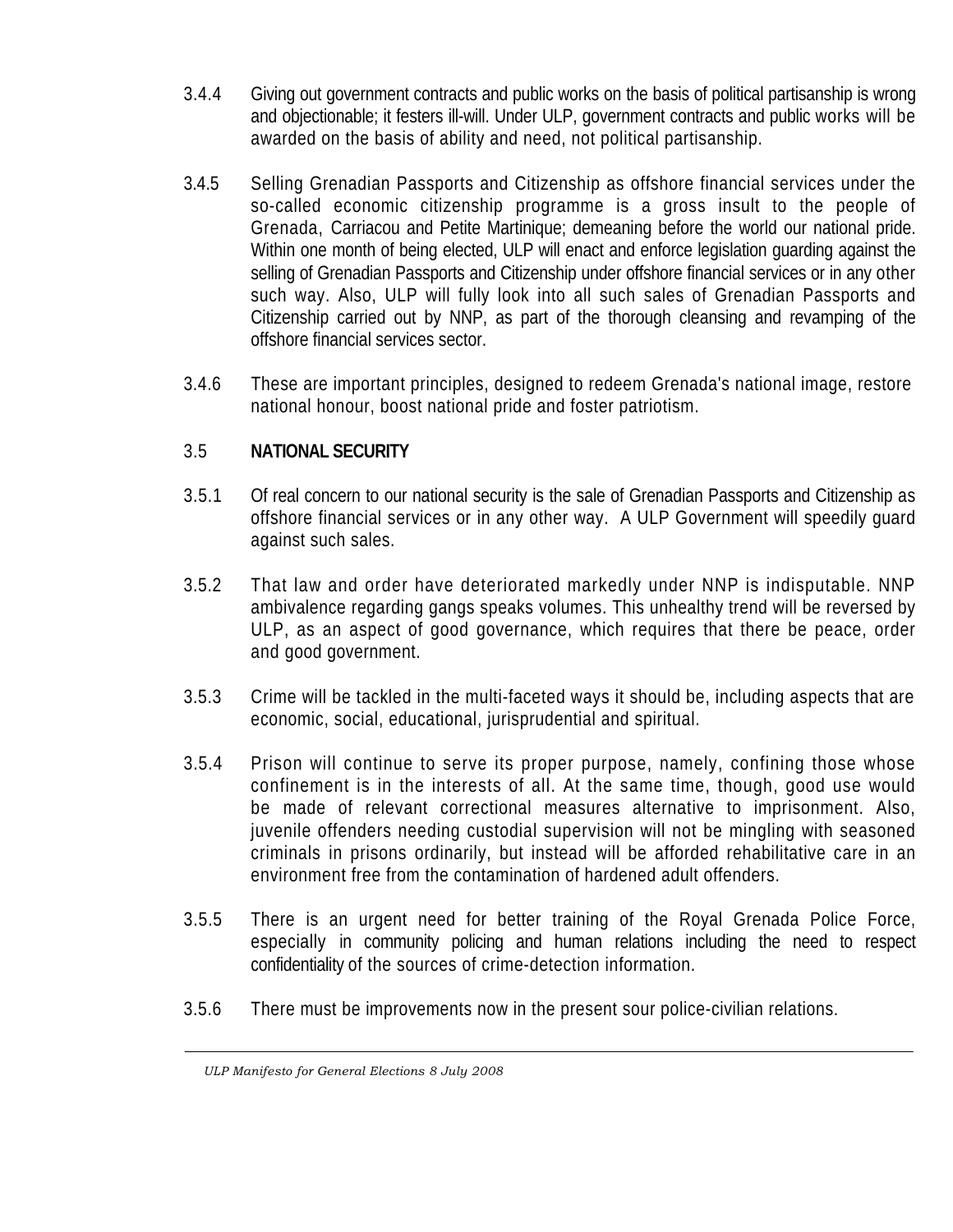- 3.5.7 Complaints by civilians of over-exuberance on the part of the police will be handled by the Ombudsman.
- 3.5.8 Better attention will be paid to matters concerning the capacity, maintenance and training of the Coast Guard.
- 3.5.9 A Coast-Guard sub-base will be established in the north of Grenada.
- 3.5.10 ULP will establish a Coast-Guard auxiliary of civilians.
- 3.5.11 ULP will establish a Fire Prevention and Control Service, with relevant training, separate and apart from the Royal Grenada Police Force.
- 3.5.12 Better equipping of the police and fire fighters will be a top priority for ULP.

# 3.6 **LAW REFORM**

- 3.6.1 Keeping the laws of the land up to date is critical to the preservation and promotion of peace, order and good government. ULP will have our laws regularly reformed and revised, in consultation with relevant social partners such as the Grenada Bar Association, the private sector, NGO's, the Churches and trade unions. Under ULP, law will be an instrument of positive social engineering, not a tool of oppression.
- 3.6.2 Terms and conditions governing the service of Judges and Magistrates will be upgraded and kept at a level which buttresses the independence of the Judiciary so indispensable to the preservation and enhancement of the rule of law.
- 3.6.3 ULP will modernise courthouses, air-conditioning those not yet so attended to. The majesty of the law must be manifest from the environment in which justice is dispensed.
- 3.6.4 The matter of the enforcement of civil judgments will be given special attention for speed and efficacy.
- 3.6.5 Law reform will address criminal justice issues, like the use of correctional measures alternative to imprisonment such as community service orders, and better protection of farmers from praedial larceny.
- 3.6.6 Law reform will look at civil issues, such as settling the age of responsibility as 18 years, patriating our family laws rather than simply copying those laws from England, and solving the problem of long-standing real landowners lacking proper paper title to their lands by affording such persons title under our Title Settlement for Recognised Land-Owners (TISRELO) Plan.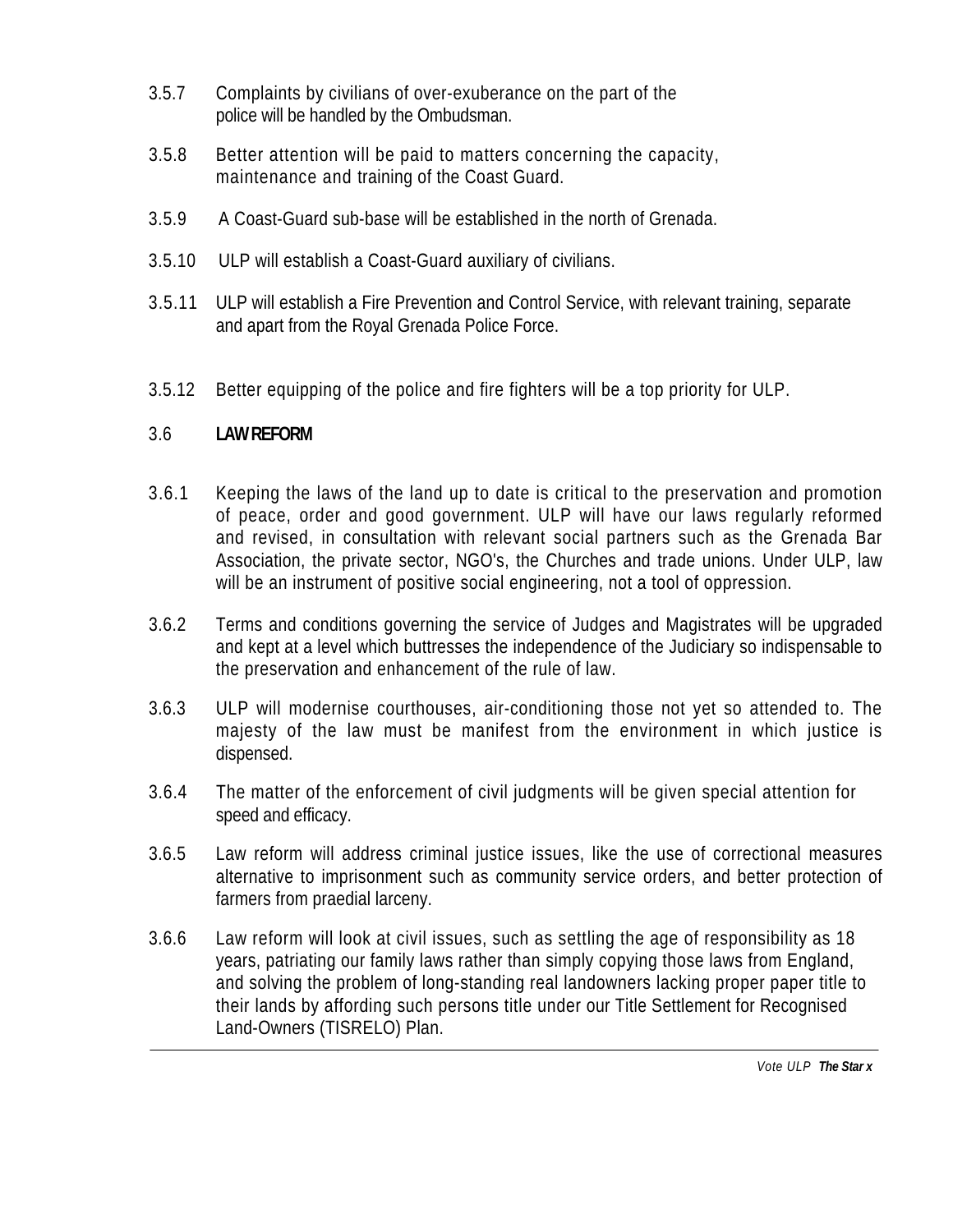# 3.7 **TISRELO**

- 3.7.1 Significant numbers of persons in Grenada, Carriacou and Petite Martinique have for decades been the real owners of lands they occupy but have no proper paper title to those lands.
- 3.7.2 Such persons may lack proper paper title because of several reasons. Thus, people have been buying lands, paying the total purchase price, but not bothering to secure a registered conveyance on sale from vendors. Again, while such persons may have sought such conveyance, their efforts may have come to nought by the untimely death of the vendor.
- 3.7.3 To remedy the plight of such persons, ULP will enact legislation to provide for Title Settlement for Recognised Land-Owners (TISRELO). Persons seeking land title settlement deeds under our ULP TISRELO Plan will make a claim to the TISRELO Office for clearance for such a deed. This office will advertise the claim, invite opposing responses, and prepare a report on the claim and the responses deciding whether to grant clearance as requested.
- 3.7.4 With or without such clearance, a TISRELO claimant may then apply to the High Court for an Order acknowledging that claimant as Recognised Land-Owner over the particular lot of land and vesting that person with a TISRELO Land Title Settlement Deed. On such application, the High Court will consider the TISRELO claim, opposing responses, the report of the TISRELO Office granting or refusing clearance, and such further or other submissions and materials as the Court thinks fit to look at. On all those, the Court decides whether to grant a TISRELO Land Title Settlement Deed.
- 3.7.5 Such TISRELO deeds will be registered in the Deeds and Land Registry. Just as other Supreme Court-sanctioned deeds as those on judicial sale, and also deeds on sale on private treaty between individuals.
- 3.7.6 A TISRELO Land Title Settlement Deed will equip its holder to approach banks and other lending agencies for loans on mortgage on the security of that deed. Such deed holders may thus borrow money to develop their lands commercially; buy more lands; buy, build or upgrade their homes; or meet other needs.
- 3.7.7 A TISRELO Land Title Settlement Deed will therefore be as effective as other Supreme Court-sanctioned Title Deeds or as Private Treaty Deeds. It may be used as a sword, to move against other persons coming on to the land or to be put up as security for commercial borrowing; it may be used as a shield, to defend against improper eviction motions. This is unlike the possessory title deriving from adverse possession of lands under the statue of limitations provisions in the Limitation of Actions Act, as such possessory title can only be used as a shield to avoid eviction.

*ULP Manifesto for General Elections 8 July 2008*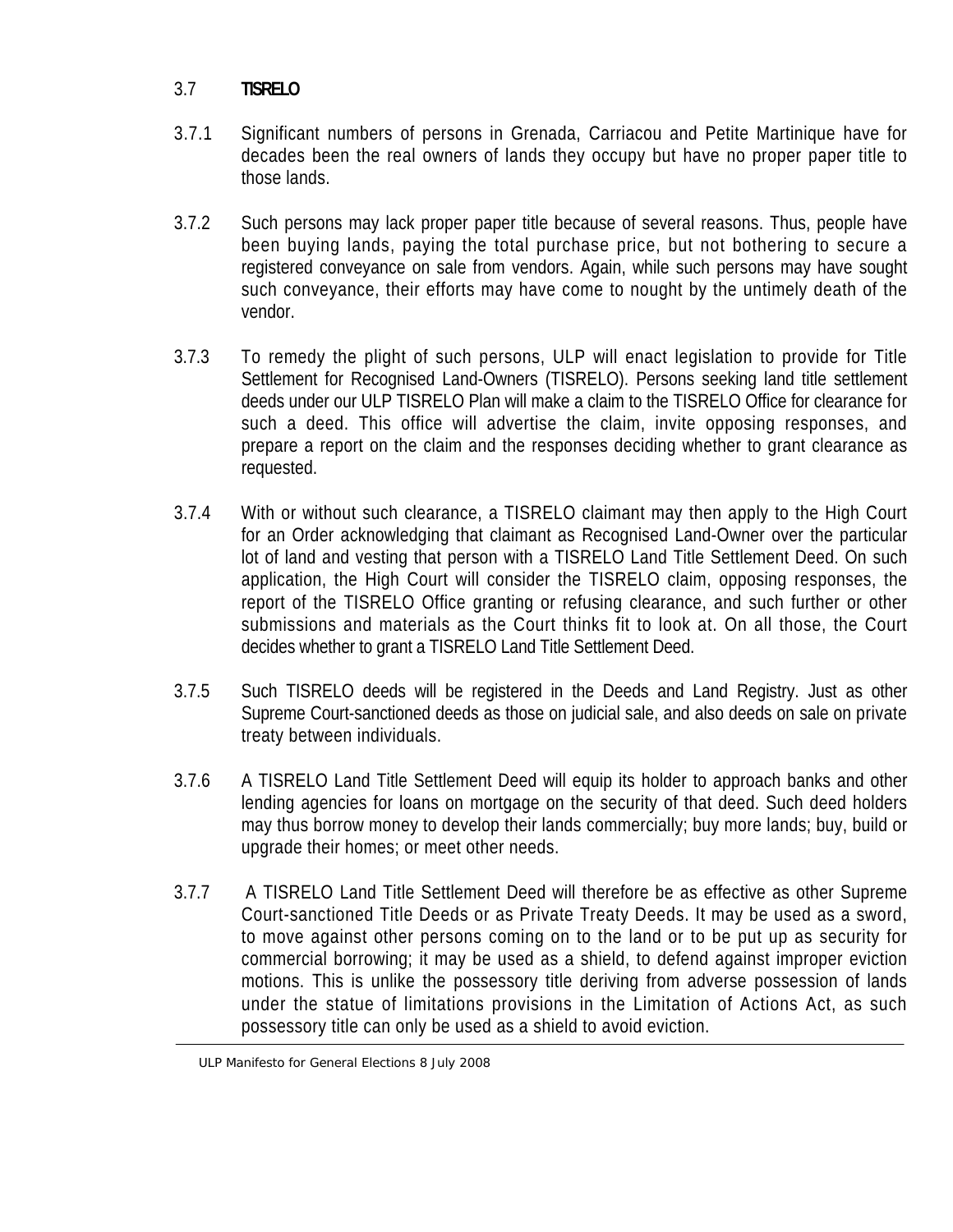#### 3.8 **LOCAL GOVERNMENT**

- 3.8.1 ULP will provide in legislation for a system of local government as an important institution of people's participation in public decision-making, also an aspect of good governance.
- 3.8.2 It is vital to get the people to identify with the State again after the serious alienation separating the people from the State in the face of corruption, greed, incompetence and callousness under NNP. Promoting such identity between the individual and the State, affording the people a chance to fashion their future, and schooling the people in the practice of democracy will be part of the mission of local government under ULP
- 3.8.3 There should be a local government parliamentarian chosen by local government members from among themselves.

#### 3.9 **OIL AND GAS FOR THE TRANSFORMATION OF OUR NATIONAL ECONOMY**

- 3.9.1 Our ULP vision is for the transformation of our national economy, driven by the utilisation by Grenada of Grenada's Oil and Gas resources in our maritime waters. This requires the most urgent delimitation of Grenada's maritime boundary with Venezuela.
- 3.9.2 Revenue from Oil and Gas will boost growth in the traditional sectors of Grenada's economy, and will enable Grenada to take of on a path of positive sustained economic growth.
- 3.9.3 Revenue from Oil and Gas will ensure the transformation, not only of our economy, but also of our society.

#### 4.0 **PORT CHARGES REDUCTION PLAN**

- 4.1 The period since 1995 has been marked by increasing numbers and rates of revenue raising devices, imposed by the NNP who in 1995 promised to abolish personal income tax but who never kept that promise. Serious damage to our national economic productive sectors done by NNP has resulted in NNP over-relying on taxes, duties and other charges at the ports for some eighty percent (80%) of annual recurrent revenue. A fundamental problem created by NNP for Grenada's tax system is a lop-sided top- heavy over-dependence on taxes on imports.
- 4.2 Such over-loading of taxes at the ports as sources of annual recurrent revenue, while the productive sectors of the economy decline, means that NNP has been constantly increasing taxes at the port. The result is that prices of imported goods are higher in Grenada than in most other comparable Caribbean countries, so that the cost of Such over-loading of taxes at the ports as sources of annual recurrent revenue, while the productive sectors of the economy decline, means that NNP has been constantly increasing taxes at the port . The result is that prices of imported goods are higher in Grenada that in most other comparable countries, so that the cost of living in Grenada is higher than in those other countries.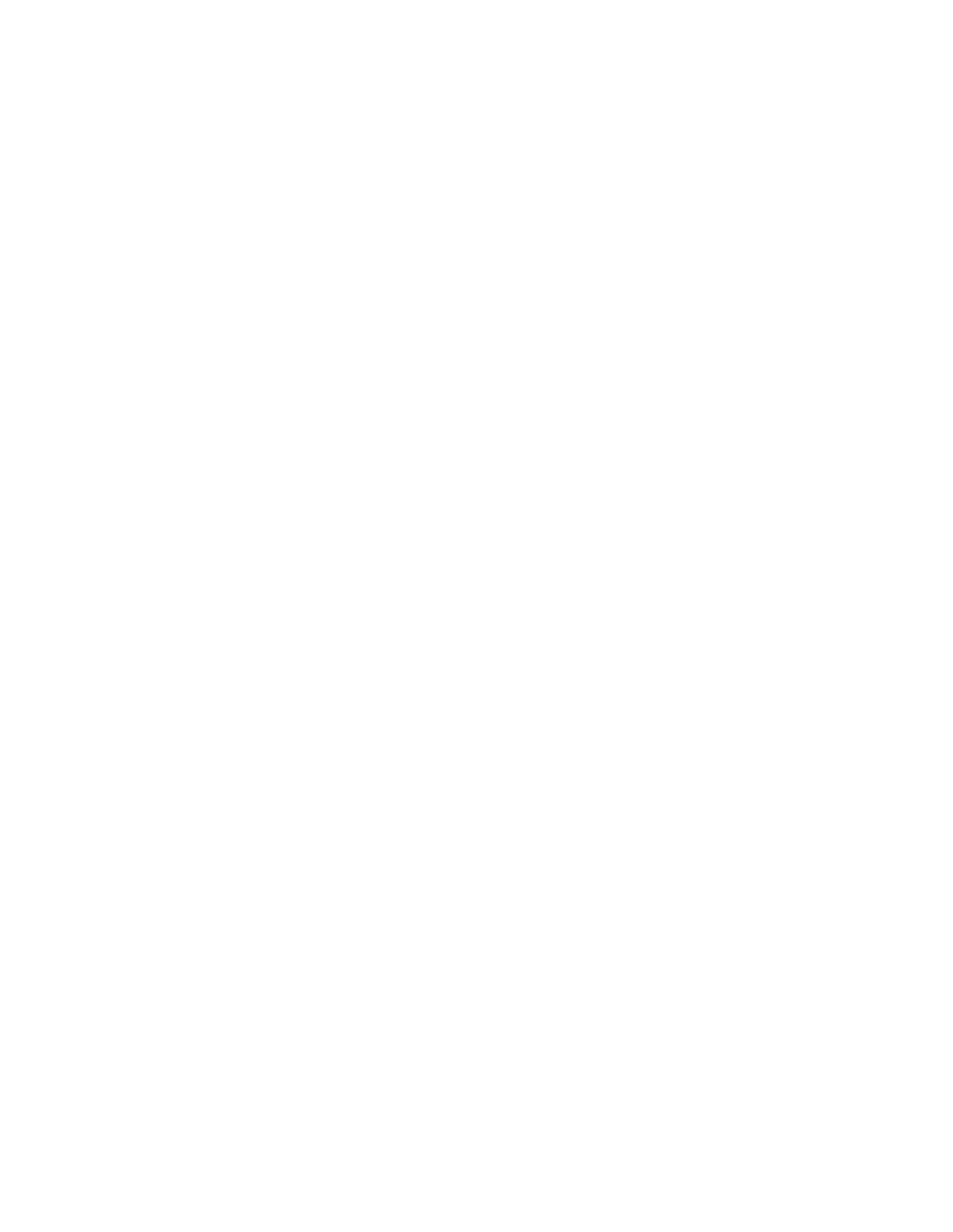This is largely because of NNP mismanagement, putting unnecessary pressure on the backs of poor people.

- 4.3 While ULP recharges the productive sectors, ULP shall reduce taxes, duties, fees and other charges at the port by fifty percent (50%) phased over the first three-year period of a ULP Government, under our ULP Port Charges Reduction Plan. The mechanics of the implementation of this Plan will be the subject of close consultation between ULP and other national development partners, and will have due regard to the need to protect local producers in Grenada, consistent with our regional and international obligations such as those arising from CARICOM CET and the WTO.
- 4.4 Our ULP Port Charges Reduction Plan will help, not hurt, the national revenue. For with such reduction in port charges, the volumes or quantities of goods passing through the ports will increase significantly, and their revenue yield will more than make up for the reduction in the rates of port charges. This will boost economic activity at the ports and in activities dependent on the ports, reduce the cost of imported goods, lower the cost of living, and therefore improve the standard of living. Commerce will expand. Jobs will increase. Our ULP Port Charges Reduction Plan will give the economy the jump-start it so desperately needs after some thirteen years of NNP mismanagement.
- 4.5 Our ULP Port Charges Reduction Plan will make Grenada the shopping paradise of the Caribbean, attracting both shoppers and investors.
- 4.6 As a necessary complement to the reducing of port charges, procedures governing the processing of the movement of goods through the ports will be simplified, to make the ports customer-friendly.

# 4.7 **TRADE-ZONE OR IN-BOND FACILITIES**

4.7.1 ULP will also look at establishing trade-zone or in-bond facilities.

# 5.0 **PRODUCTIVE SECTORS REVITALIZATION PLAN**

- 5.1 A fundamental problem created by NNP for our national economy is that NNP has thrown the productive sectors of our national economy into serious crisis in a misplaced overreliance on offshore financial services, leaving the productive sectors needing very urgent revitalization. NNP has proven true the CARICOM maxim that the cost of poor governance and inappropriate policies in a small society is very large.
- 5.1.1 We must revitalize our productive sectors, especially agriculture, livestock, fisheries, agro-processing, tourism and industries. Our ULP Productive Sectors Revitalization Plan will do so, with appropriate fiscal, budgetary and other measures; to increase production and productivity, create job opportunities, maximize recurrent revenue yield, provide for capital formation, earn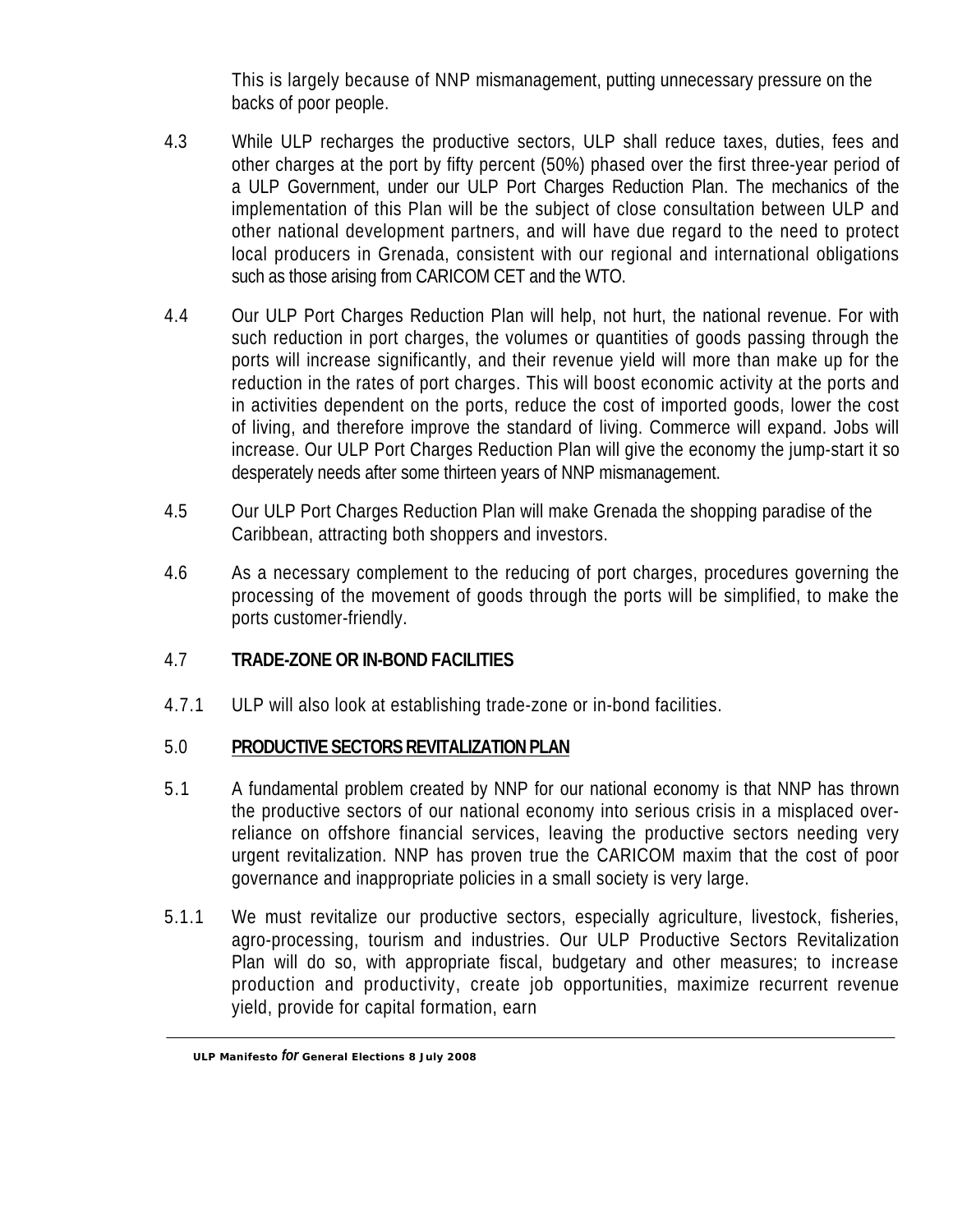foreign exchange, reduce foreign exchange leakage, and maximize national economic wealth; for sustainable national economic development, heightened human development and meaningful social progress.

5.1.2 Pursuing increased production and productivity, within three months of being voted into office, ULP will begin to provide concessions, incentives, subsidies and other help to farmers, livestock rearers, and fishermen; as well as such concessions and other help to hoteliers and manufacturers. This will be within the framework of Grenada's obligations under international and regional treaties such as WTO and CARICOM.

# 5.2 **AGRICULTURE**

- 5.2.1 ULP is determined to have Grenada live out the true and full meaning of the creed that agriculture is the backbone of our national economy. It was agriculture that produced money to finance primary and secondary schooling for many leaders in politics in Grenada today. We should be faithful to agriculture; out of gratitude. Also because of its potential for earning foreign exchange, saving foreign exchange by keeping down the national food import bill, feeding our people, providing employment, supporting tourism, furnishing material for industry. A flourishing agriculture sector is key to sustaining the rural economy and avoiding the dangers of the rural-urban drift.
- 5.2.2 Yet, NNP has presided over the persistent decline of agriculture, to the stage where the contribution of agriculture to our Gross Domestic Product (GDP) has fallen dramatically since 1995. Some of the reasons for this are clearly NNP fault. Thus, NNP has presided over the removal of productive land from agriculture to non-agriculture uses, as at Dunfermline and Mt. Hartman. Likewise, the NNP Leader has personally been constantly ridiculing agriculture publicly, stigmatizing agriculture.
- 5.2.3 ULP Productive Sectors Revitalization Plan will give primary importance to resuscitating agriculture; refocusing expenditure, especially under the capital budget, to highlight agriculture; and, compatibly with Grenada's obligations under international and regional treaties such as WTO and CARICOM, by applying various policy measures; to make agriculture attractive, commercially viable and financially rewarding.
- 5.2.4 ULP will afford to farmers
	- (1) substantial concessions on taxes and other duties on all farm equipment and farm tools including farm-mechanising equipment and farm transport, reflecting ULP policy of encouraging mechanization in agriculture wherever possible;
	- (2) subsidies on fertilizers and other chemicals;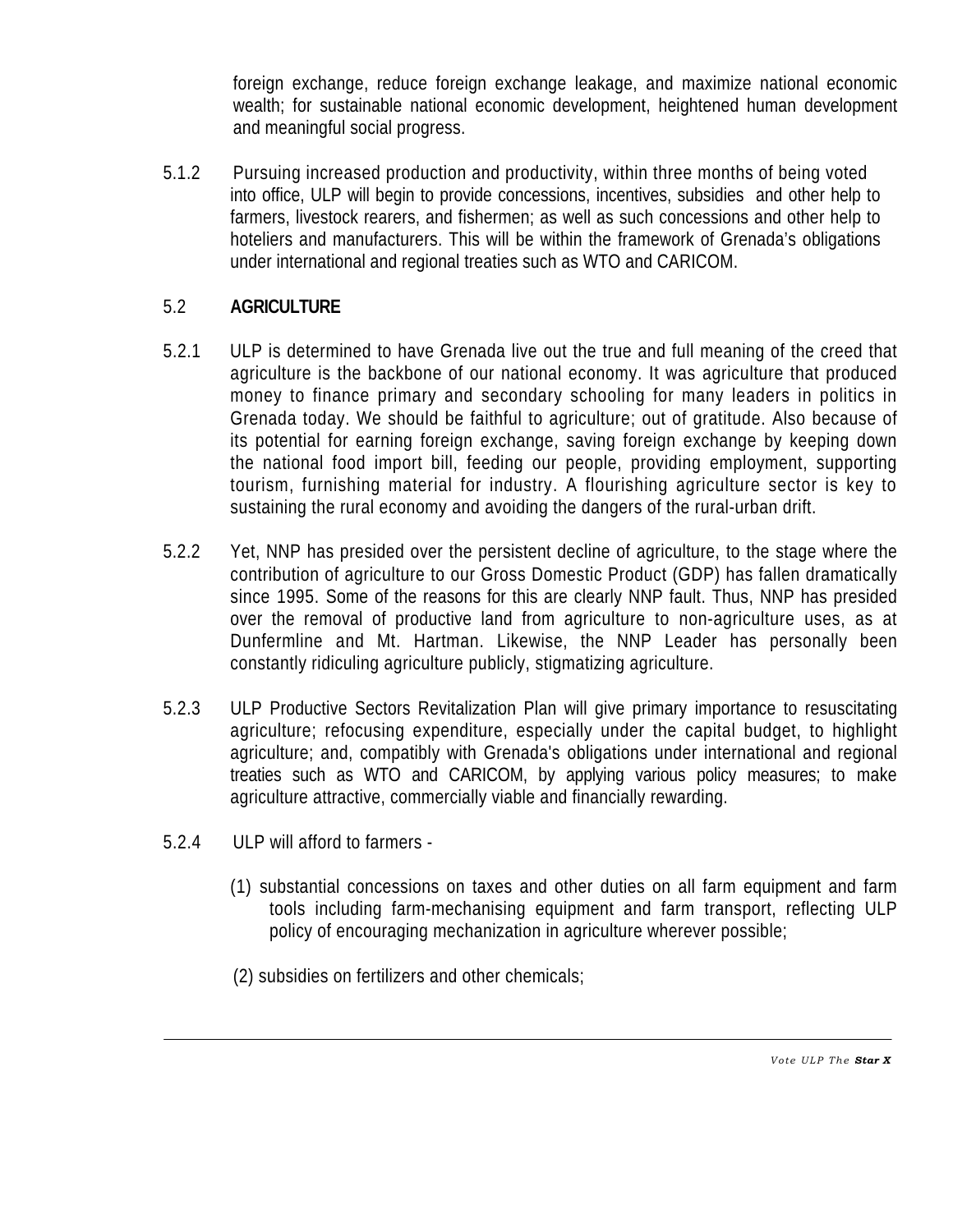that the role historically performed by the Grenada Co-operative Nutmeg Association (GCNA), as the sole exporter of raw nutmegs is preserved for GCNA. But there will be no limit on the producing and exporting of agro-processed nutmeg products; value added endeavours in the nutmeg industry will be encouraged.

- 5.2.13 Sugar-cane farmers have been sold out and betrayed. ULP is convinced that the sugar industry is more than potentially viable. ULP shall therefore ensure that sugar-cane farmers are assured means of grinding their canes economically.
- 5.2.14 ULP will urge the Caribbean Development Bank (CDB) to establish a special, facility for farmers to guarantee farmers development capital at a moderate rate of interest. To the extent that farmers are prevented from obtaining credit by the problem of their lacking proper paper title to their land when they or their family have been the real owners of the land, that problem will be solved by our ULP Title Settlement for Recognised Land-Owners (TISRELO) Plan.
- 5.2.15 State-owned lands should be made available to young people who wish to farm and who need lands for farming.
- 5.2.16 World Food Day will be celebrated on a rotating basis around the country.
- 5.2.17 ULP will stage national competitions among farmers.
- 5.2.18 ULP will ensure that the State provides farmers with farm machinery services such as ploughing.
- 5.2.19 Deepening and strengthening inter-sectoral linkages as the link between agriculture and tourism, ULP will exhort hoteliers, restauranteurs and suppliers of cooked food to boats and aircrafts to promote our unique Grenadian cuisine, to utilize our local Grenadian foods and drinks, to retain in Grenada as much as possible of the tourist dollar.
- 5.2.20 ULP will vigorously pursue the matter of crop insurance.
- 5.2.21 It is clear that praedial larceny is a scourge to farmers, endangering their lives and robbing them of their source of earnings. ULP will improve the protection of farmers from praedial larceny by various means including the revising of the praedial laws.
- 5.2.22 ULP will do all it can to promote the livestock industry, including pigs, goats, rabbits, poultry and cattle.
- 5.2.23 ULP sees it as vitally important that the full potential of the poultry industry is realized; by providing concessions, ensuring good quality feeds, seeing to it that the price of feeds is right, and assisting in making the price of the final product competitive.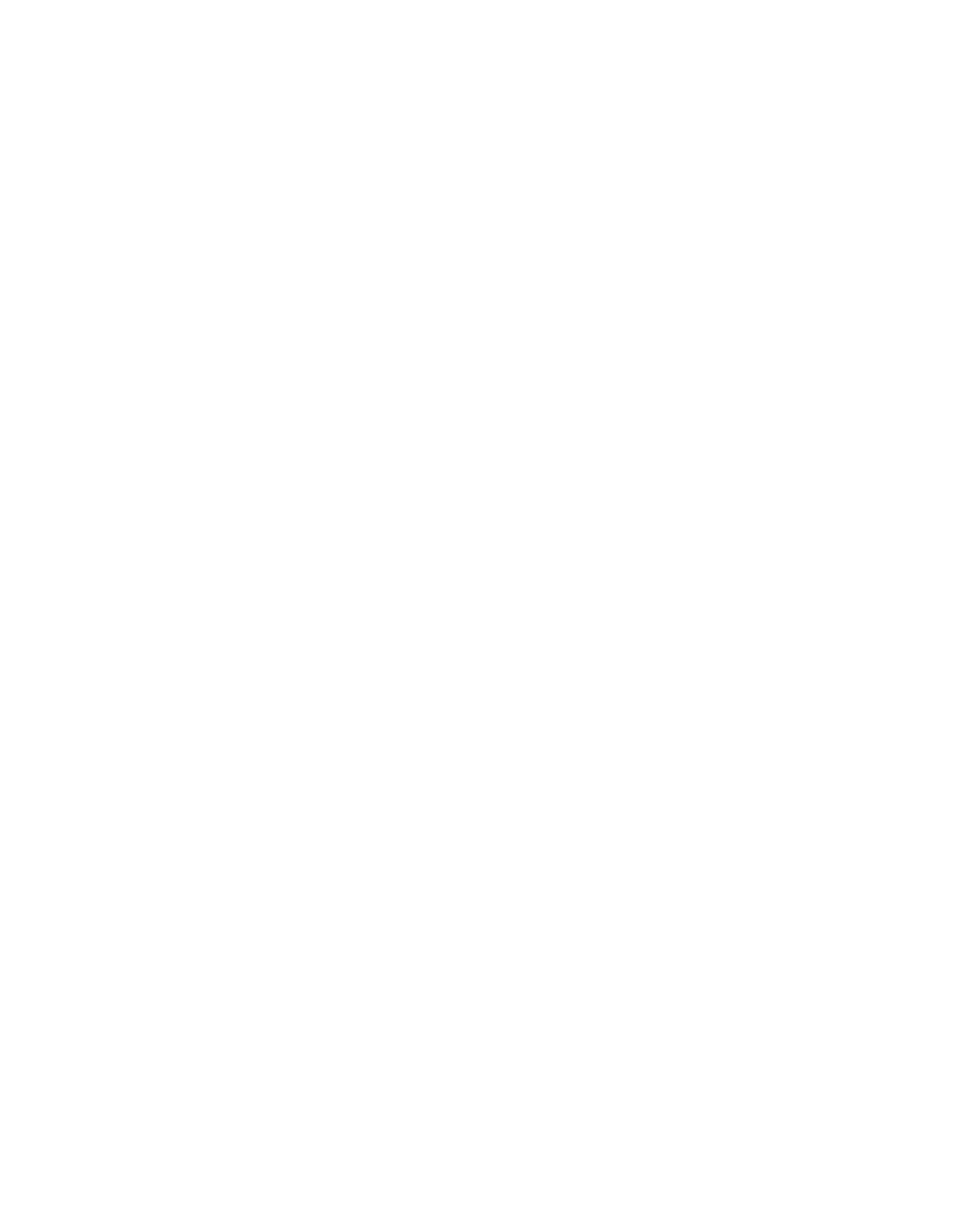We shall move to promote poultry hatcheries. The some \$27.OM spent annually on importing poultry products is much too high.

5.2.24 Vegetable markets around the nation will be well maintained and upgraded. Work by our ULP Leader Dr. Alexis in this regard in the past is instructive. Indeed, Dr. Alexis led in ensuring the building of the new Sauteurs vegetable and meat market.

### 5.3 **FISHERIES**

- 5.3.1 Grenada's national marine resources, especially our fish-stock, have enormus potential. ULP will ensure that this potential is realised as part of our ULP Productive Sectors Revitalization Plan. This we shall do by -
	- (1) assisting fisherfolk to purchase modern, viable , seaworthy ocean-going fishing boats;
	- (2) affording concessions on taxes on fuel for fishing, lines, hooks, tackles; and replacement engine parts;
	- furnishing the Grenada Coast Guard with the capacity and training to discharge properly its duties of search and rescue to better ensure safety at sea; (3)
	- (4) improving the sea-distress communication system for fisherfolk;
	- (5) providing nighttime security services at fishing jetties where necessary.
- 5.3.2 ULP will ensure the guarding and protecting of our fish resources and our fishing grounds. Our exclusive economic zone will be safeguarded.
- 5.3.3 Full use will be made of the scope for exploiting deep-water fish resources such as squid, large snapper and large red fish.
- 5.3.4 Fish-farming of both fresh-water and salt-water species will be encouraged.
- 5.3.5 Marketing of fish around the country will be improved.
- 5.3.6 Every effort will be made to increase our exports of fish, while great care will be taken to meet the demands of domestic consumers of fish.
- 5.3.7 Fish-markets will be brought up to internationally accepted standards, for the health of local fish consumers and to ensure that Grenadian fish is better marketable worldwide.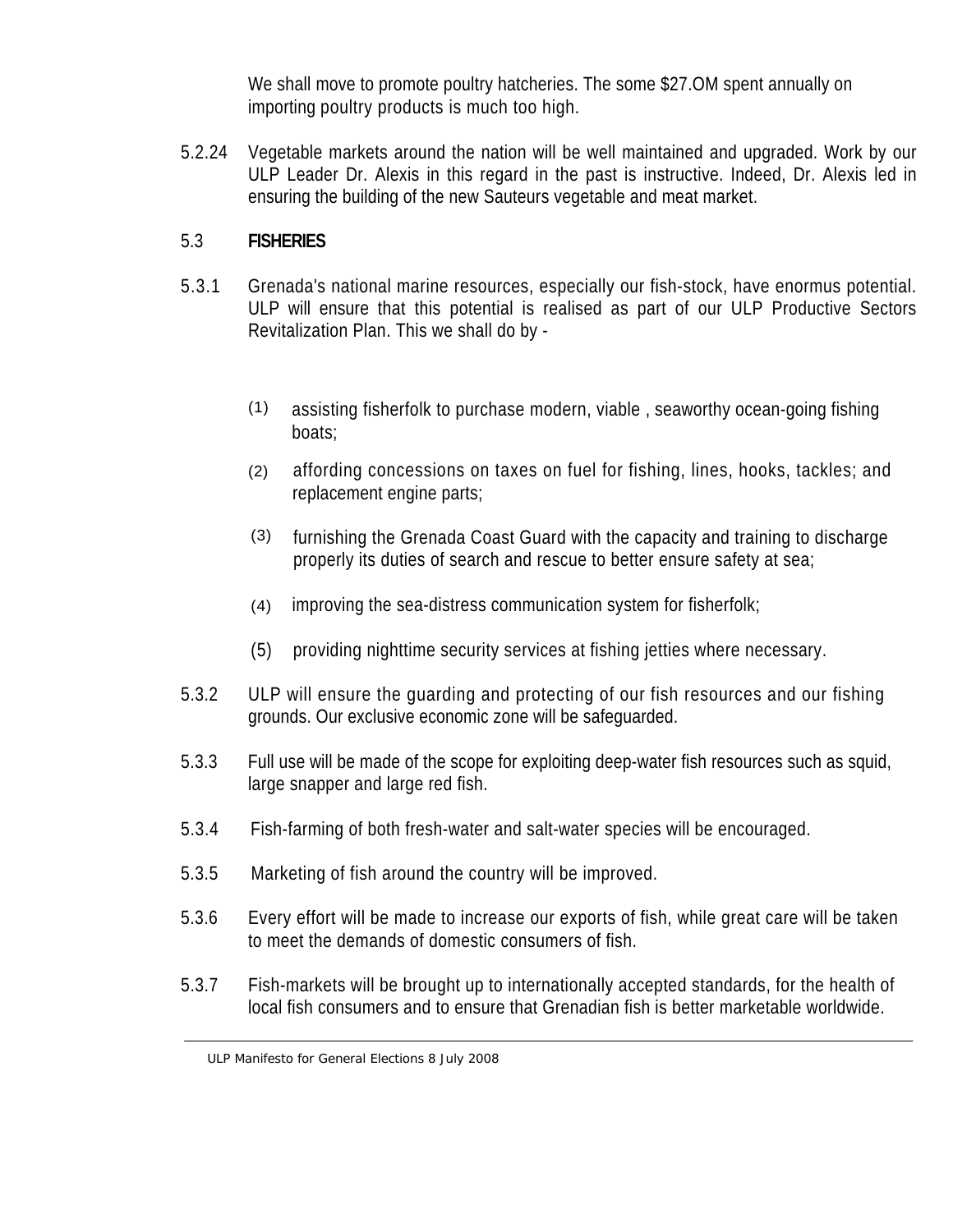- (3) incentives to enhance cultural operations on farms, such as draining and weeding;
- (4) assistance with seeds and other planting material; Mirabeau and other agricultural stations will be boosted;
- (5) assistance in marketing farm products, especially local vegetables and fruits domestically, restricting imports thereof, co-ordinating farmers and providing them with market intelligence to avoid glut and scarcity, in the interests of farmers and consumers, to support and stabilize prices, and to keep supply and quality even.
- 5.2.5 The matter of the cost of pipe-born water for farming will be reviewed. ULP believes in rebates for pipe-born water used for farming. Also, plenty emphasis will be placed on irrigation.
- 5.2.6 ULP shall actively encourage concentrating on economic fruits and vegetables, like mangoes, golden apples, breadfruit, plums, avocado; for marketing domestically and for export. Production of such fruits and vegetables will be important too for agroprocessing.
- 5.2.7 ULP firmly believes in the message of the slogan "Eat what you grow, and grow what you eat": Self-sufficiency in food or food security is a key ULP goal.
- 5.2.8 ULP places a premium on agricultural diversification, into new agricultural products or non-traditional agriculture, including fresh flowers for domestic use, tourism and export.
- 5.2.9 The maintenance and improvement of farm roads and feeder roads will be of paramount importance to ULP
- 5.2.10 The cocoa industry, traditionally quite important, is now in serious trouble, near extinction; it will be reviewed to ensure its resuscitation through appropriate means including -

boosting the propagation of cocoa plants;

ensuring cocoa farmers a cocoa bonus at the end of the cocoa year;

providing cocoa farmers with subsidies and such other assistance.

- 5.2.11 ULP will encourage and assist banana farmers to maximize their cultivation of bananas, considering that bananas can be marketed both locally and overseas.
- 5.2.12 ULP is fully committed to the idea of only one body exporting nutmegs. ULP shall ensure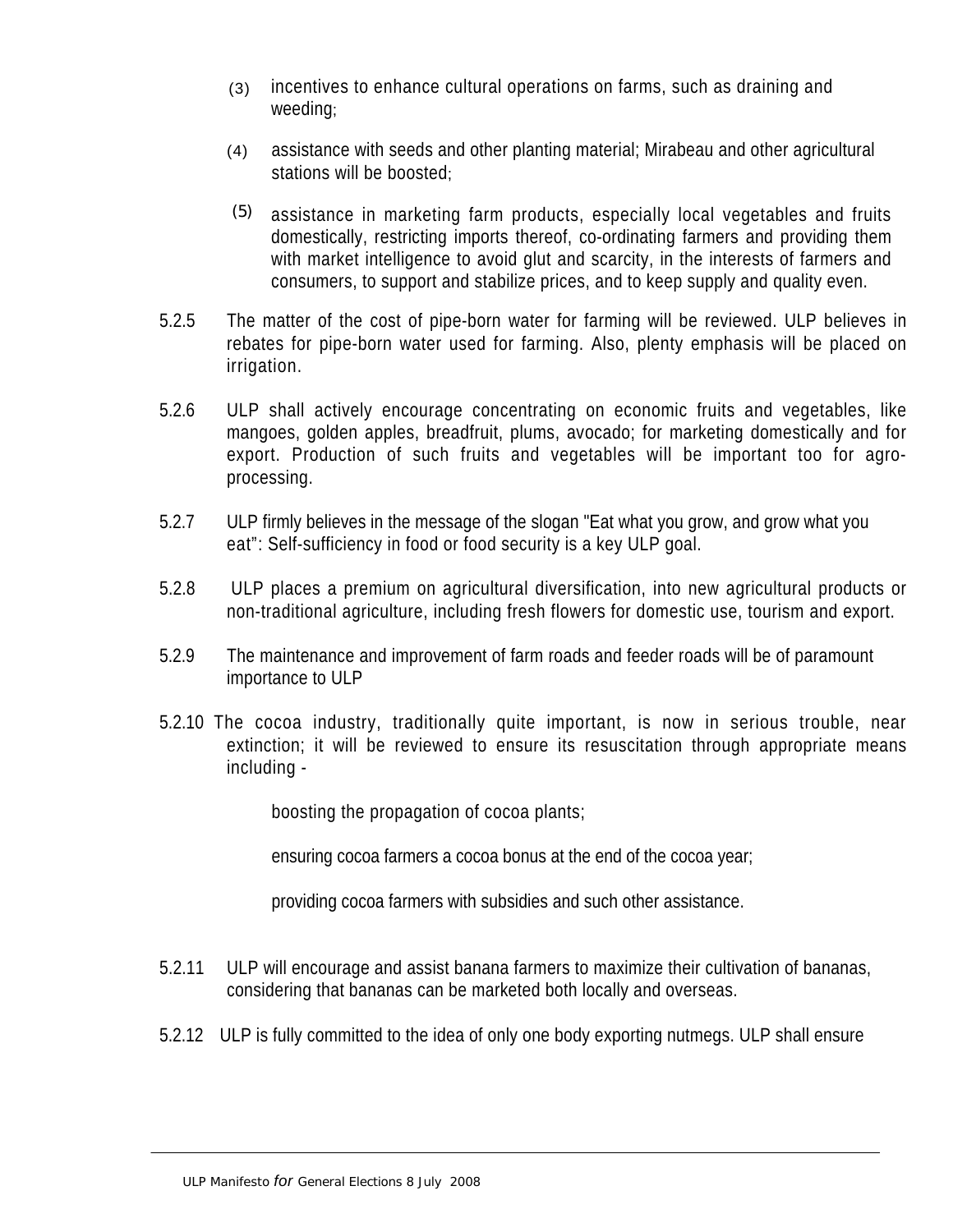- 5.3.8 ULP will insist on standardization of mesh-sizes of fishnets and fish-pots to guard against abuse of our national fish resources.
- 5.3.9 Fish-processing will be a priority.

### 5.4 **TOURISM**

- 5.4.1 Tourism has declined under NNP, especially Cruise Ship Tourism. The tourism sector continues to be in crisis. ULP will reinvigorate Tourism under our ULP Productive Sectors Revitalization Plan. Tourism will truly be made everybody's business. Tourism would be part of our schools' curriculum. At all levels of society it would be stressed that extending hospitality is not being subservient or servile. Courtesy and civility always help humanity and society.
- 5.4.2 High-level management and marketing skills will be attracted into the tourism industry to help ensure its promotion and growth.
- 5.4.3 There will be quality trained tour-guides.
- 5.4.4 Tourists will be wooed to enjoy the natural warmth of our people, the scenic beauty of our environment, our culturally rich heritage and historical sites, and the uniqueness of our spicy Grenadian cuisine.
- 5.4.5 ULP will encourage the providing of duty-free shopping around the country.
- 5.4.6 We shall upgrade facilities around the country which are needed for human hygiene, in the interest of Grenadians, tourists and the environment.
- 5.4.7 Safety at beaches would be enhanced; harassment of tourists will not be tolerated.
- 5.4.8 ULP will actively aid small hotels with consolidated management, development capital and promotion abroad.
- 5.4.9 Larger hotels are assured of meaningful support from ULP.
- 5.4.10 Incentives will be afforded to local investors to invest in the tourist industry.
- 5.4.11 ULP will vigorously encourage airlines to fly passengers to our Spice Isle destination.
- 5.4.12 ULP will move urgently to bring back major tourist cruise ships and also to seek new lines. The head-tax will be rationalized and made competitive in relation to what is charged regionally and what amenities are offered to tourists in Grenada. ULP is quite clear that Cruise Ship Tourism is very important to our national economy.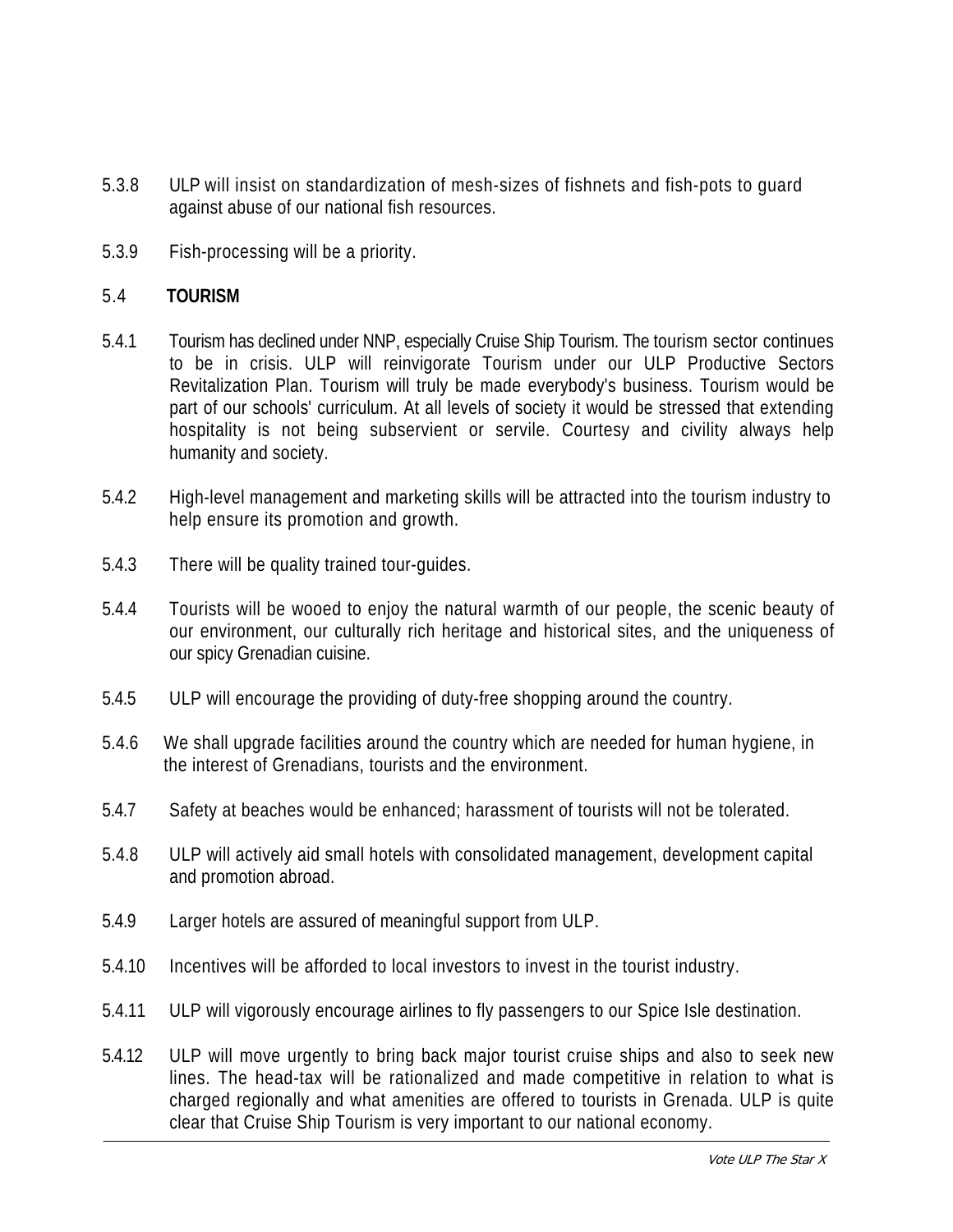- 5.4.13 A cruise ship terminal should be built at a location which is environmentally proper and strategically sound economically.
- 5.4.14 Eco-Tourism will be emphasized, focusing on such natural features as waterfalls, lakes and rivers.
- 5.4.15 ULP will enhance Yachting Tourism, including yacht racing, yacht repairing and yachtoutfitting.
- 5.4.16 Culture-Tourism will be boosted, especially around our August festivals.
- 5.4.17 The potential for tourism development in Carriacou, Petite Martinique and our smaller islands will be made use of.
- 5.4.18 Diversification of the tourism product will be vigorously pursued to include, for example, Sports- Tourism, Health-Tourism, and Niche-marketing Tourism. The budget for marketing Tourism will be beefed up. Our aim is for 100% growth in the Tourism industry over a five-year period.

#### 5.5 **INDUSTRY**

- 5.5.1 ULP shall give special investment inducements to those putting value added into agro-processing; regarding local fruits and vegetables, such as mango, guava, golden apple, avocado, carambola (five-fingers) , passion fruit, tamarind, cucumber, pumpkin; including too nutmegs and cocoa; and also regarding local fish, livestock and poultry. Agroindustries will be boosted under our ULP Productive Sectors Revitalization Plan.
- 5.5.2 ULP lays very great store on a vibrant agro-processing industry, to put an end to the traditional huge wastage of our fruits and vegetables, to preserve and store their content, to boost profits to farmers. The making, preserving, bottling, marketing locally and exporting of wines, juices, jams, nectars and other agro-processed products from our vitamin-rich fruits and vegetables will be pursued most vigorously by ULP. The Marketing and National Importing Board will be required to get seriously involved in agro-processing.
- 5.5.3 ULP aims to take Grenada into the products-assembling industry as far as allowed by our appropriate technology.
- 5.5.4 ULP will ensure that Grenada gets its fair share of the pie produced by the electronic information technology industry.
- 5.5.5 The manufacturing and marketing of local arts and crafts will be boosted. The Canadianfinanced Tanteen Craft Centre will be put to the use for which it was financed, as a home for the production of arts and crafts and a place for the marketing of arts and crafts.

\_\_\_\_\_\_\_\_\_\_\_\_\_\_\_\_\_\_\_\_\_\_\_\_\_\_\_\_\_\_\_\_\_\_\_\_\_\_\_\_\_\_\_\_\_\_\_\_\_\_\_\_\_\_\_\_\_\_\_\_\_\_\_\_\_\_\_\_\_\_\_\_\_\_\_\_\_\_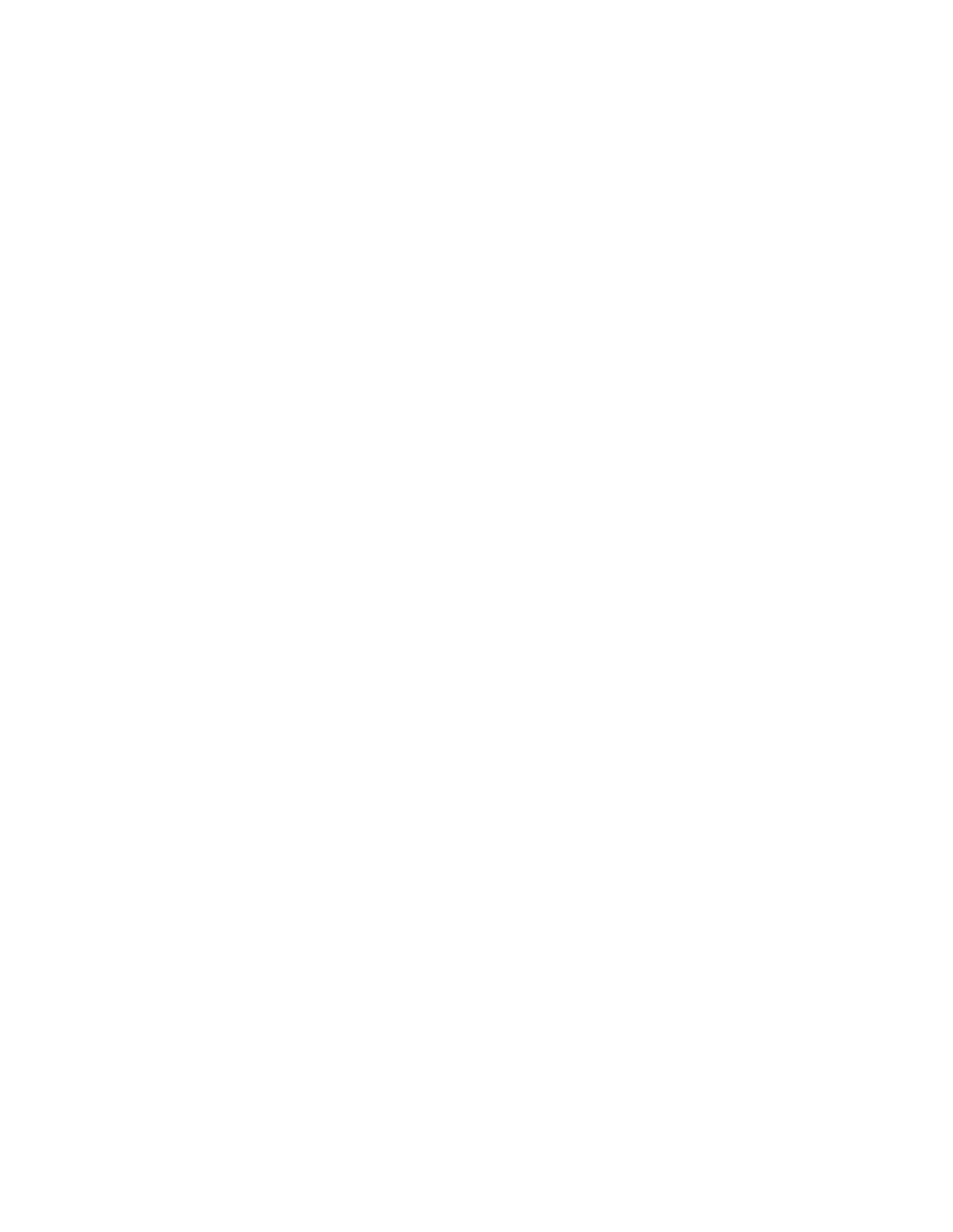Also, ULP will establish arts and crafts centres across the country. There must be more training in the production of quality arts and crafts.

- 5.5.6 The production of aerated beverages, beers, stouts and rum will be supported by ULP.
- 5.5.7 There will be special incentives to spread industries nation-wide.
- 5.5.8 The Industrial Development Corporation (IDC) will be made a truly one-stop agency.
- 5.5.9 ULP will move to protect and exploit Grenada's potential in oil (petroleum) and gas; for the transformation of our economy and society; paras. 3.9 – 3.9.3 above refer.

#### 5.6 **OFFSHORE FINANCIAL SERVICES**

- 5.6.1 NNP created Grenada's offshore financial services sector including offshore banking and the sale of Grenadian Passports and Citizenship under a so-called economic citizenship programme. But while corruption dogged the sector, NNP woefully failed to ensure proper regulatory monitoring or oversight of the sector.
- 5.6.2 Such woeful NNP failure to oversee the offshore financial services sector has had very disastrous consequences. Grenada was negative-listed internationally. Probably the largest offshore bank in Grenada, First International Bank of Grenada crashed, massively defrauding many, including Americans and Canadians. Canada slapped visa restrictions on persons holding Grenadian Passports. Cap Bank sank.
- 5.6.3 Patriotism and economics demand that we urgently repair the far- reaching damage done by those consequences.
- 5.6.4 So, ULP will promptly institute measures to guard against sales of Grenadian Passports and Citizenship as an aspect of the offshore financial services sector or in any other similar way.
- 5.6.5 Salvaging other aspects of the sector requires thorough cleansing and revamping of the sector. This includes a no-holes-barred probe of what went wrong; and letting justice be fully done, regardless of who might be involved. ULP will invite the FBI to get to the bottom of it all. Also, ULP will insist on scrupulous regulatory monitoring or oversight of the sector.

#### 5.7 **INFRASTRUCTURE AND COMMUNICATIONS**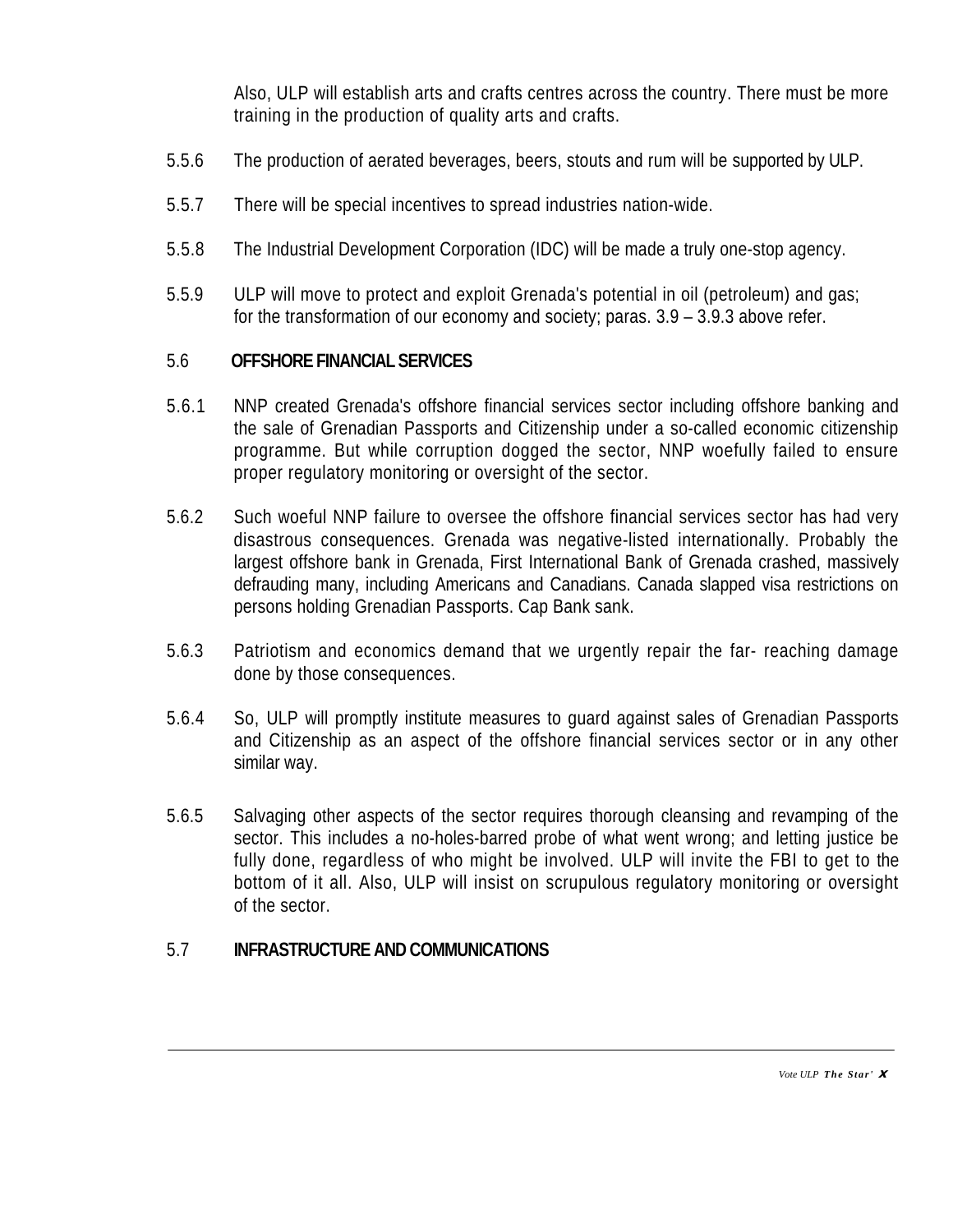- 5.7.0 Physical infrastructure and communications are as vital to the economy as to social activities.
- 5.7.0.1 ULP will move expeditiously to develop sea-port facilities on the northern coast of Grenada.

#### 5.7.1 **Physical Infrastructure**

- 5.7.1.0 ULP will, on proper engineering advice, prepare a Fifteen Year Road Development Plan for new roads and bridges and for preventative maintenance of existing roads and bridges.
- 5.7.1.1 Special attention will be given to places where the soil under or alongside public roads keeps cracking, thus endangering lives and damaging property. These include Tivoli, Palmiste and Red Gate. Soil experts will be consulted.
- 5.7.1.2 The handling of contracts for building roads under NNP has at times been scandalous. The Value for Money Study Report on the Ministry of Works is there for history to condemn NNP.
- 5.7.1.3 The handling of contracts for clearing and cleaning roadside bush and drains under NNP has been extremely scandalous. These contracts went to only one and the same set of people, NNP lackeys. Other Grenadians had to stand aside and watch, frustrated and desperate, as poverty levels rose. Things will be very different with ULP, there will be transparency, justice, equity and fairness in these matters. ULP will reinvigorate the Public Works Department.

#### 5.7.2 **Public Utilities**

- 5.7.2.1 ULP shall have a comprehensive survey done on the water resources of Grenada, Carriacou and Petite Martinique, having regard to the projected national water needs over the next fifty years.
- 5.7.2.2 More facilities for storing water will be built.
- 5.7.2.3 Ground water capacities will be developed.
- 5.7.2.4 ULP does not accept that a water consumer should pay both a flat rate and a meter-rate for one and the same water supply. Poverty must not come between people and water.
- 5.7.2.5 There are still areas in Grenada where there is no electricity. The rural electrification programme must continue.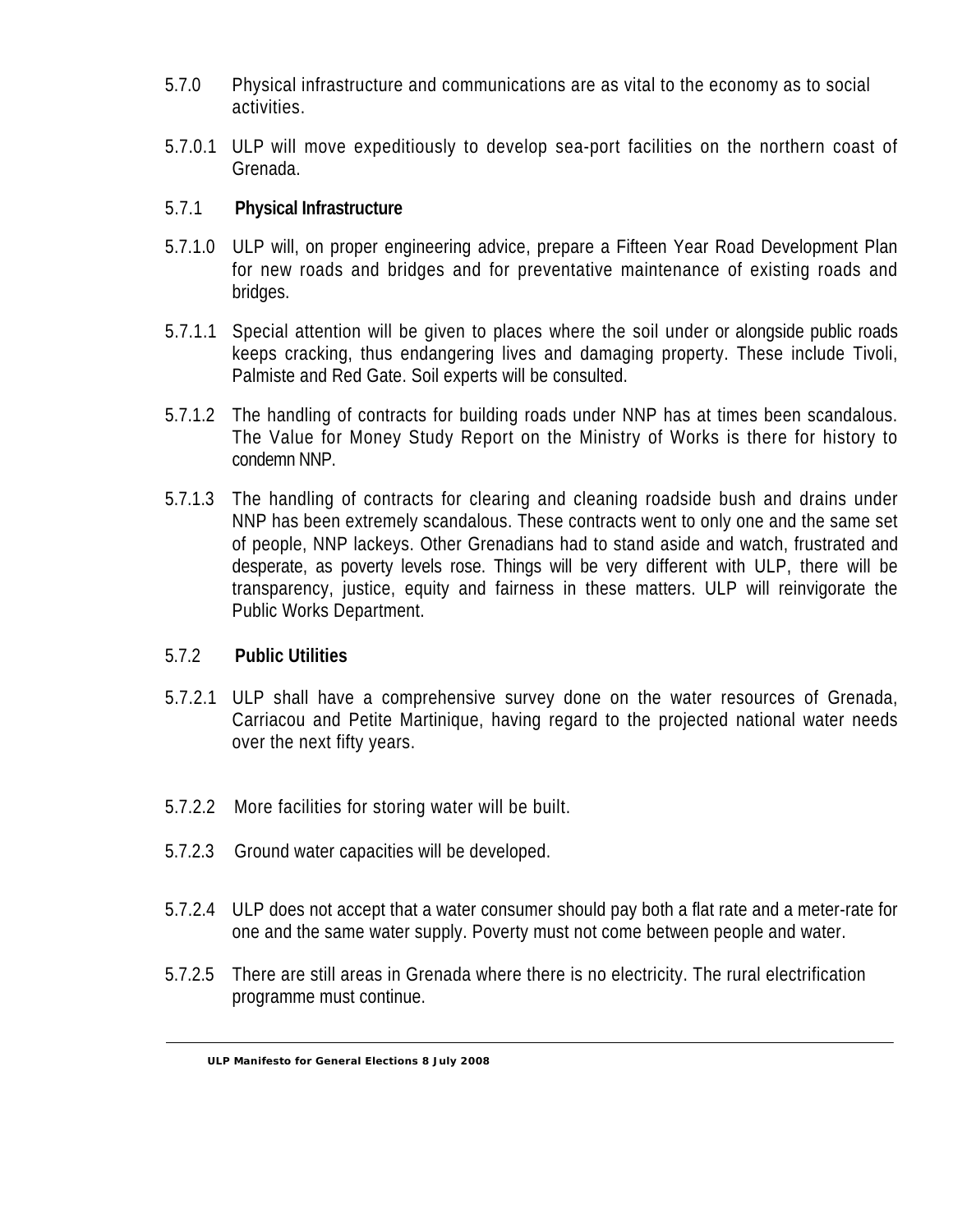5.7.2.6 Many more street lights are needed around Grenada, Carriacou and - Petitie Martinique.

# 5.7.3 **Public Utilities: Telecommunications**

5.7.3.1 NNP failed to represent the people effectively in the telecommunications liberalization negotiations. The telephone service provided in Grenada by Cable & Wireless Grenada Ltd. is excellent, among the best in the world; but the telephone rates presided over by NNP need revisiting.

# 5.7.4 **Communications: Information**

- 5.7.4.1 The media, especially the electronic media, in particular television, will be encouraged by ULP to make available to political parties fairly and evenly time for them to communicate their views to the public.
- 5.7.4.2 ULP will encourage the electronic media, especially television, to focus more than is done now on life and matters in Grenada, Carriacou and Petite Martinique.

#### 5.7.5 **Communications: Transportation**

- 5.7.5.1 ULP supports private bus transportation to meet the needs of the public.
- 5.7.5.2 ULP has an 18-hour a day transportation plan, utilising privately owned buses to provide transportation for the public at nights and on Sundays, public holidays and public festivals. Government will subsidize private bus owners for the cost of this service until the service becomes self-sufficient.
- 5.7.5.3 ULP will grant concessions on public service vehicles so as to reduce transportation costs to the travelling public.
- 5.7.5.4 Laws on the use of seat belts in motor vehicles should be concerned with safety, arc not used to criminalize people or raise revenue.

#### 6.0 **ECONOMIC REFORM PLAN**

6.1 Within three months of being installed, ULP will commission a National Economic Task Force to study and review the economy and make recommendations to reform or

reconstruct the economy comprehensively especially the fiscal regime, and for jumpstarting the economy on the road to sustainable national economic development.The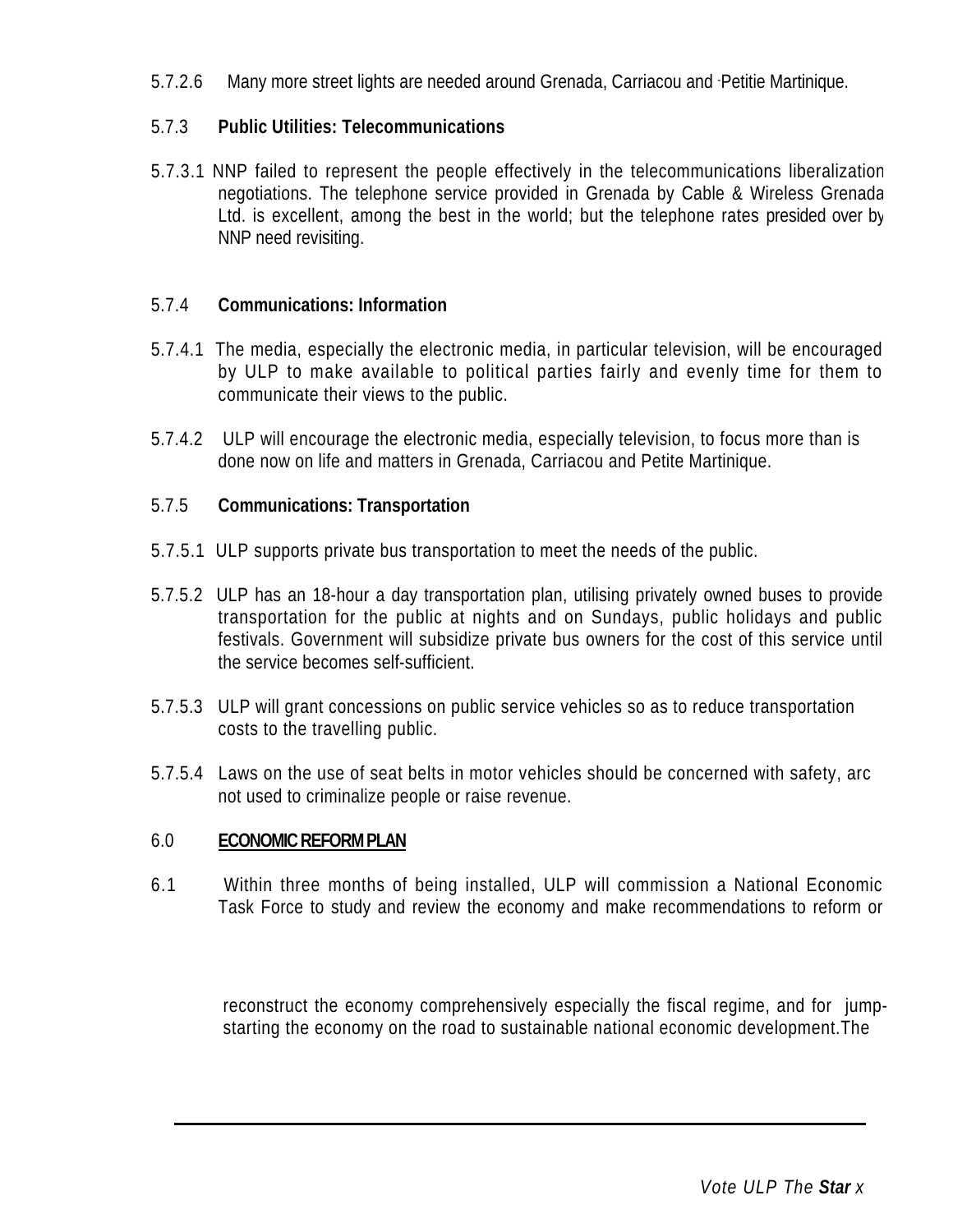Task Force will not look at the matter of port charges, but may consider other matters of port administration.

- 6.1.2 ULP will seek to comprise the Task Force with personnel from Grenada, regional institutions and international bodies. Recurrent revenue sources should not be tampered with ad hoc. The review of the economy will reflect our ULP vision that the transformation of our national economy will be driven by the utilization of Grenada's oil and gas resources within our maritime waters; and that this will be embarked upon with the pressing urgency appropriate to the exploitation of non renewable natural resources.
- 6.1.3 Our ULP macro-economic vision is that of an economy which is private sector driven, with Government providing an enabling environment including the instituting of appropriate regulatory authorities. The damage to Grenada by the ugly collapse under NNP of the offshore banking sector created by NNP and of Cap Bank emphasizes the need for proper regulatory monitoring or oversight of certain financial operations. This ULP will provide.
- 6.1.4 The philosophy underlying ULP economic policies is the improving of the standard of living of our people and the fostering of meaningful sustainable people-focused national economic development by increasing our national wealth through greater production and productivity and through investment, especially in the productive sectors, for enhanced self-reliance, consistent with our national political independence. ULP focuses on promoting real development that is, enhancing the social and economic well-being of people, and not just on putting out statistics that sound impressive. These will be key objectives of the Economic Reform Plan coming out of the Economic Task Force.
- 6.1.5 The Economic Reform Plan will also have regard to our Port Charges Reduction Plan and our Productive Sectors Revitalization Plan; all co-ordinated together to ensure national economic recovery.

#### 6.2 **NATIONAL BUDGETING**

- 6.2.1 The hallmark of the fiscal and budgetary arrangements under the NNP annual national Estimates of Revenue and Expenditure, (the Budget), since 1995, especially after 1999, has been the early collapse of the Budget each year. The collapse of the 2001 Budget was dramatic, requiring a Ministry of Finance Circular on 8 June 2001 calling on Ministries to submit new budget figures before the month ended. Those dates, in June 2001, are of vital importance, occurring as they did long before the terrorist attacks of 9-11-2001 in the USA.
- 6.2.2 Such collapse of the fiscal and budgetary provisions in the NNP Budget is due mainly to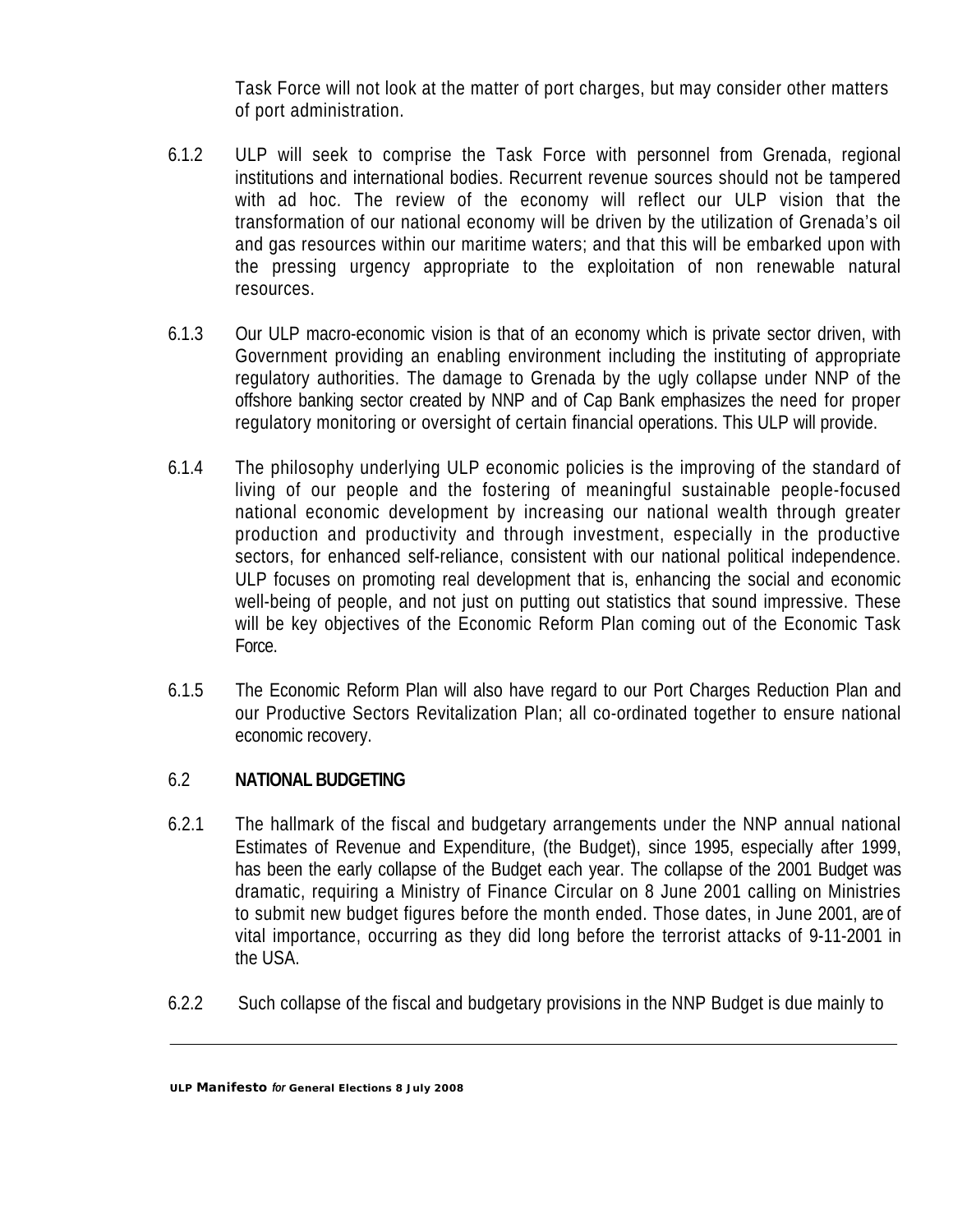#### 6.3 **NATIONAL PUBLIC DEBT**

- 6.3.1 Prudent borrowing can advance national development. But NNP has dangerously escalated the public debt and hidden its true dimensions from the people. The debt is now likely some \$2.0 Billon. This is up from \$441.9M in 1995 when NNP came to office.
- 6.3.2 Servicing this huge debt means massive capital flight from Grenada. The debt crisis must be tackled very urgently.
- 6.3.3 Tackling the stunning debt crisis created by NNP requires that there be pursued vigorously our ULP vision of increased production and productivity, revival of the productive sectors of the economy, national economic reform, more investment, maximum employment and stimulation of economic activities generally as by reduced port charges. The debt has been worsened by the woeful mismanagement of public funds inflicted upon the country by NNP. Also, Grenada desperately needs debt forgiveness and debt rescheduling; for this, Grenada must have a government that pursues economic reform and, while practising good governance, clearly honours the virtues of accountability, transparency and prudence in the management of public funds. NNP has failed to meet these conditions; these ULP will fully meet.

#### 7.0 **NATIONAL YOUTH VISION**

- 7.1. We have a ULP New National Youth Vision, with four broad dimensions, the flagship of which is our ULP National Youth Service Plan, complimented by our proposed Grenadian Youth Charter, our agenda for Empowering Grenadian Youths, our proposal for building Youths for Patriotism.
- 7.1.1 The extent to which our Grenadian youth, especially males, need to cultivate a sense of positive direction is a matter of very pressing and urgent concern. ULP will mount a dialogue with and about our Grenadian youth, aimed at devising a Grenadian Youth Charter emphasising the rights of our youth and equally drawing attention to the responsibilities of young people in nation building.
- 7.1.1.1 Our ULP New Youth Vision will foster in young people a sense of self-worth, selfconfidence, self-esteem and patriotism.
- 7.1.1.2 Under our ULP New Youth Vision, ULP will introduce a National Youth Service Plan with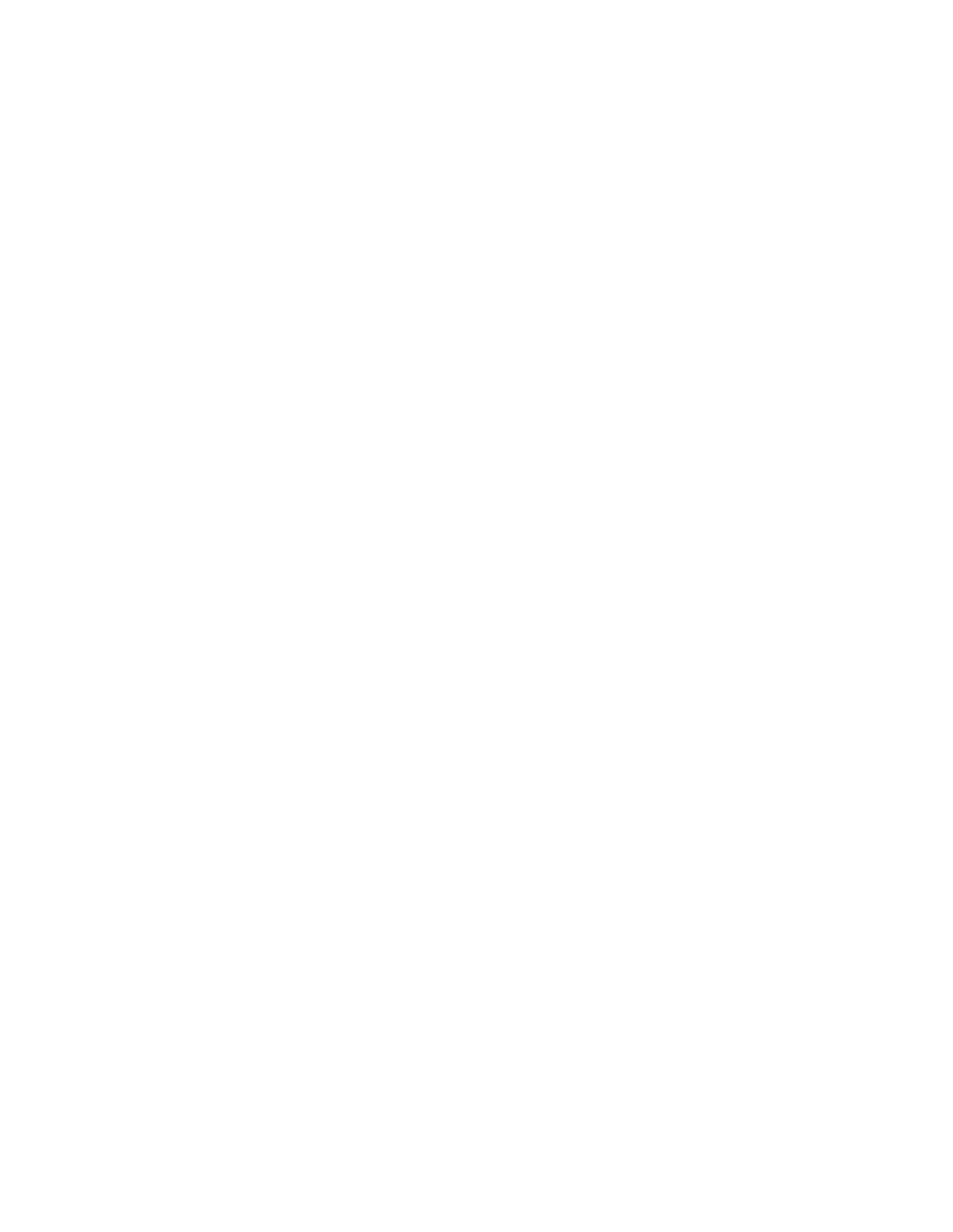a National Youth Service (NYS). In this NYS, young people will be afforded two years training in practical, technical and vocational fields; and will participate actively in national development exercises. NYS will afford participants the positive lessons of camping. There will also be a disciplined practices component in the NYS; alongside leisure, sports and recreation. Positive social interaction will be the key. A small stipend will be paid to young people participating in NYS. Every effort will be made to have in NYS an exchange scheme involving similar programmes overseas.

#### 7.1.2 **EMPOWERING GRENADIAN YOUTHS**

- 7.1.2.1 ULP is convinced that until the energies of our youths are fully utilised, and empowered, the true potential of our Nation will not be completely realised. So our ULP New Youth Vision commits ULP to involving our youths in national decision-making.
- 7.1.2.2 Thus, one of the first steps ULP will take will be to pass an Act abolishing the disqualifications imposed on our Grenadian youth by archaic laws, as those laws preventing persons under 21 years of age from marrying without consent, making Wills or dealing with property. Such laws are an affront to the maturity, responsibility and capacity of our Grenadian youths, especially when the Constitution of Grenada empowers 18 years olds to vote in parliamentary elections and sit in Parliament. Such anti-youth laws will be immediately repealed by a ULP Government, so as to empower our young people to be more involved meaningfully in national development. Our ULP Leader Dr. Alexis went to Parliament with such an Age or Responsibility Bill, but NNP voted it down.
- 7.1.2.3 ULP is determined that young people must be encouraged to participate actively in formulating national policies. Thus, ULP says there must be a spokesperson for and from among youths on the nominated benches of Parliament, even if this means amending the Constitution.
- 7.1.2.4 Empowering Grenadian Youths means also fostering in young people a sense of appreciation of one another. Towards this end, ULP will institute a National Youth Mentorship Programme in which students at higher levels of education would be encouraged to give voluntary help to those at lower levels.
- 7.1.2.5 Youth Volunteerism, especially for youth development, will be encouraged, in the National Youth Mentorship Programme and otherwise.
- 7.1.2.6 Education is power. ULP gears toward our youths much of our education programme. In particular, ULP will make more scholarships available than at present; and ULP insists that technical and vocational skills must be equated with academic aptitude.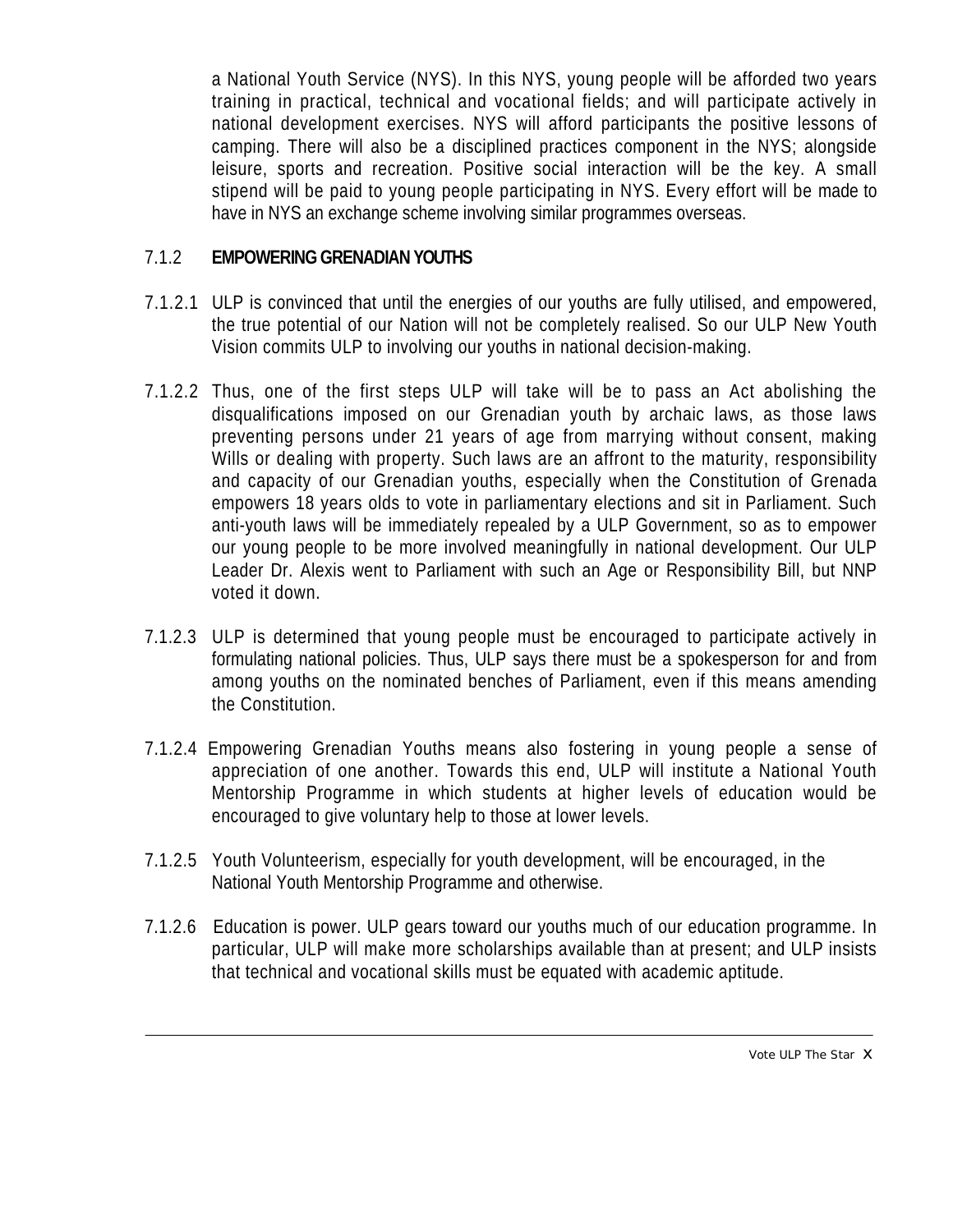7.1.2.7 Sports and culture too as sources of empowerment are very much concerns of our youths, issues addressed in para. 7.2-7.2.6 and 8.10-8.10.10 below.

### 7.1.3 **YOUTHS FOR PATRIOSM**

- 7.1.3.1 Our ULP New Youth Vision is aimed also at fostering in young people a sense of patriotism. To ULP, patriotism requires that young people, among other things, participate actively in the process of national development, patriotically.
- 7.1.3.2 It is young people who must tomorrow pay the price of disordered wrong priorities set today. It is young people who must tomorrow repay the billions of dollars debts run up today. Therefore young people must take a stand today to ensure that the responsibilities they must shoulder tomorrow are in the national interest today and tomorrow.

# 7.2 **SPORTS**

- 7.2.1 NNP has been less than keen on new sporting activities like basketball, netball and volleyball. ULP will induce the full flowering of these sporting disciplines.
- 7.2.2 ULP will reduce the cost of sports outfits and sports gear.
- 7.2.3 ULP will go all out in assisting young people to obtain sports scholarships abroad.
- 7.2.4 More sporting facilities in rural areas will be developed. The glass backboard installed by our ULP Leader Dr. Alexis at the La Borie Multi-Purpose Sports Hard-Court, which court was built as a community self-help project led by Dr. Alexis, maybe the first one of its kind nationally.
- 7.2.5 Parks and playgrounds will be better kept.
- 7.2.6 The revitalization of sports clubs will be encouraged.

#### 8.0 **SOCIAL SECTOR REFORM PLAN**

- 8.1 It is a damning indictment on NNP that, despite the several capital projects undertaken and in many cases completed under NNP, unemployment has been rather high under NNP, at times about 30%. This must be corrected as an important aspect of our ULP Social Sector Reform Plan.
- 8.1.1 ULP will establish a National Employment Office (NEO) to co-ordinate the exchange of information between those seeking employment and those providing employment. NEO will have a registry of persons seeking jobs, and will help them identify and pursue job opportunities. This will also help ensure that proper labour statistics are kept, so that

*ULP Manifesto for General Elections 8 July 2008*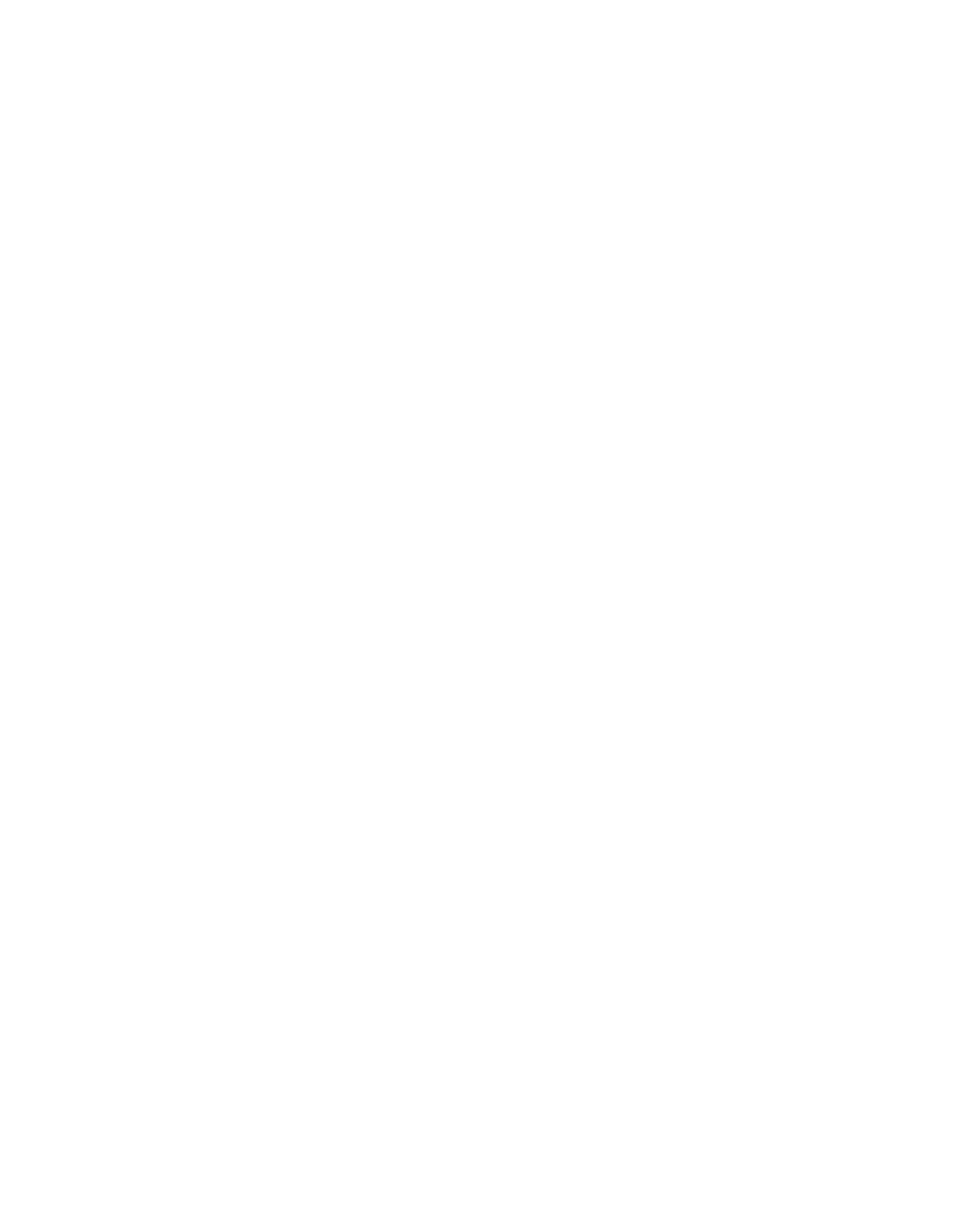there will be reliable figures on the numbers of the work-force who are employed and who are unemployed.

- 8.1.2 A very important policy of the ULP is the pursuit of full employment; a job for each person who is ready, able and willing to work, whether in the public sector, the private sector or as self-employed.
- 8.1.3 ULP will have a small business development programme, to help persons start and develop their own small business. This will assist with job-creation.

# **8.2 CHARTER OF POSITIVE INDUSTRIAL RELATIONS**

- 8.2.1 ULP will promote a Charter of Positive Industrial Relations in pursuit of industrial justice and healthy industrial relations to achieve and maintain a peaceful and stable industrial relations climate. The Charter will accordingly address remuneration, other financial inducements, general terms and conditions of work, and democratic enablement.
- 8.2.2 The Charter will be put together collectively by government, the private sector and workers in their trade unions. An important aspect of ULP industrial relations policies is democratic consultative tri-partism.
- 8.2.3 Under the Charter, salaries and wages must bear a proper relationship to prices of goods and services. Rates of pay are to reflect the reality that the worker must meet the basic needs of life for the worker and his or her family. There must be a fair balance between incomes and prices, so that labour cats its just reward.
- 8.2.4 Our ULP Charter will call for a social contract in which workers in their trade unions and employers will voluntarily and responsibly settle remuneration or pay, salaries and wages, other financial inducements, and general terms and conditions of work, which accord with economic realities, justice, equity, and human dignity.
- 8.2.5 Our ULP Charter is needed now more than ever, to usher in industrial peace in place of the strife provoked by NNP. NNP wrote the most antiworker, anti-union, chapter in the era of modern industrial relations in Grenada, an era begun when Eric Gairy successfully led the struggles for workers' rights and trade union recognition in 1951, gains which NNP seems intent on reversing. Time to close that NNP chapter and replace it with our ULP Charter.
- 8.2.6 Full employment, a contented work force, training and re-tooling lead to the important objectives of high levels of production and ever-increasing productivity. All this augments the national income, maximizes money in circulation, enhances selffulfilment, promotes sustainable national economic development, and helps eliminate poverty.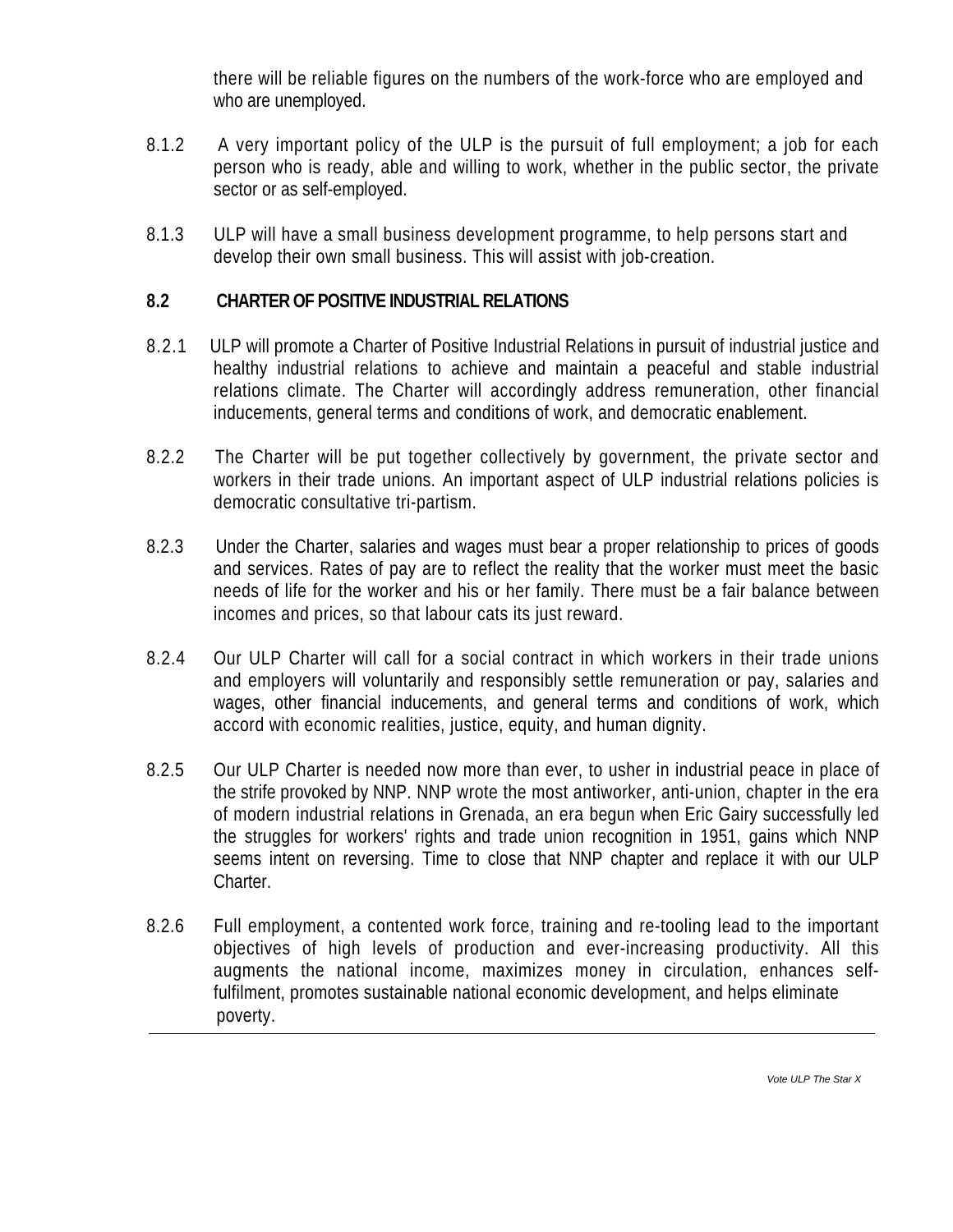Alexis. This will be the spirit of PLM societal reforms, including those regarding women, youth, criminal justice, the aged and the poor.

8.10.10 Our heritage is one of faith in God. From that background, it is meet and proper to have a ULP Minister of Government assigned responsibility for Religious Affairs.

# 8.11 **RESETTLEMENT**

- 8.11.1 ULP will warmly welcome back home to Grenada those in the Grenadian diaspora overseas who are able to return and resettle here. They are of our heritage. They bring with them skills, qualifications, experiences and *economic* capacities well equipping them to contribute to the national development of the land of their birth.
- 8.11.2 So as to encourage our returning brothers and sisters to resettle here, ULP will extend to them 100% concessions on all household appliances, other goods, and two motor vehicles per family, as well as other appropriate considerations including hassle-free movement through Customs. To ensure proper implementation of this policy, ULP will establish a Department of Migratory Resettlement.
- 8.11.3 ULP will vigorously pursue with foreign governments reciprocal agreements on pensions and taxes for the benefit of returnees.

#### 8.12 **CHILDREN**

8.12.1 ULP will promote a social atmosphere in which children are given dove, not subjected to abuse.

#### 8.13 **WOMEN**

- 8.13.1 ULP will ensure that women are afforded ample opportunity to contribute fully to nation building.
- 8.13.2 ULP is committed to women getting equal pay with men for equal work. Gender equality is critical to women's empowerment and development in accordance with relevant international instruments.
- 8.13.3 Attention must be given to the matter of women being thrown out on to the streets by men after years of informal cohabitation under the same roof, especially with poverty being more prevalent among females than among males. The addressing of this social problem is now commonplace, regionally, and internationally. ULP will reform the law to inject justice into this matter, with gender parity being insisted on for the equal benefit of men and women alike. This is an important element of our ULP Social Sector Reform Plan.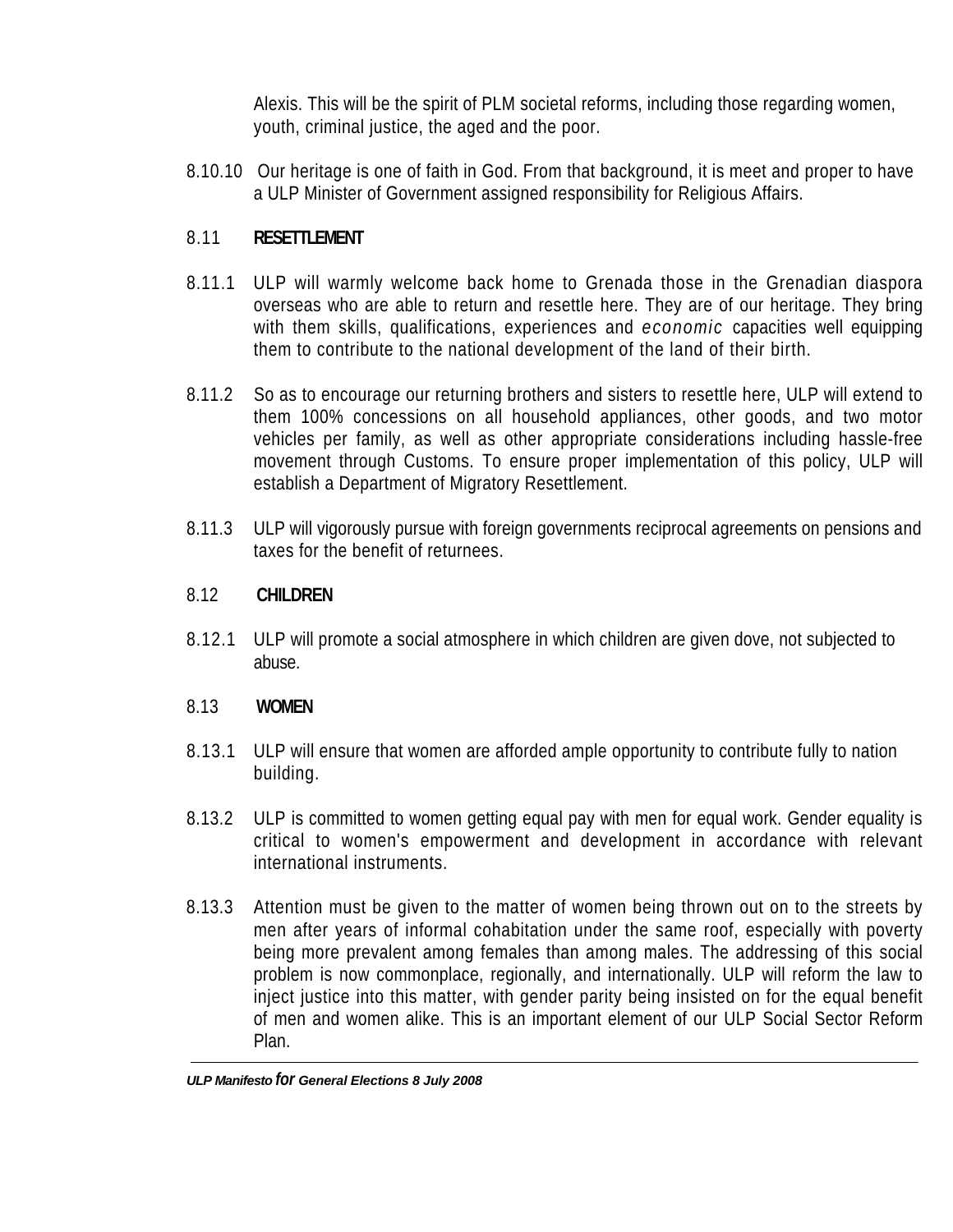8.13.4 Women will be encouraged and assisted to improve themselves economically, for example, through women's co-operatives.

### 8.14 **COMMUNITY DEVELOPMENT**

- 8.14.1 Voluntary community development has suffered immensely over the last seven years, as people became increasingly alienated from government, and as people witnessed a government grow more selfish. With ULP rekindling patriotism, voluntary community development will flourish again.
- 8.14.2 ULP will encourage community development in community projects including building and repairing community centres.
- 8.14.3 ULP will enhance community development to help needy cases, as where the maroon can help build or repair homes.

#### 8.15 **SOCIAL SECURITY**

- 8.15.1 ULP will commission a Family Court.
- 8.15.2 The aged must be secure socially. ULP will institute a basic needs programme for the elderly in health, housing, utilities and transportation.
- 8.15.3 Social security financial assistance will be given to those legitimately claiming and needing it, not on the basis of political partisanship.

# 8.16 **ERADICATING POVERTY**

- 8.16.1 NNP boasted that, under its Government, big capital projects were undertaken and in many cases completed. Yet, poverty under NNP has grown staggeringly and devastatingly, with frustration, desperation, murders and suicides at an all time high. This is one of the worst contradictions ever of Grenada's history. It proves that NNP is fundamentally a party dealing in cement and bitumen, and not a people-focused party, a tragedy worsened by the atrocious NNP track-record in handling government contracts.
- 8.16.2 ULP will move resolutely to eradicate poverty from Grenada, by a combination of our Oil and Gas Plan, Port Charges Reduction Plan, Economic Reform Plan, Productive Sectors Revitalization Plan, Social Sector Reform Plan, relevant public spending, and focused social security programmes.
- 8.16.3 Given the national economic growth rate figures trumpeted by NNP, and on the economic potential of Grenada, with the small population we have, we ought not to have the unacceptably high levels of poverty currently prevailing in Grenada.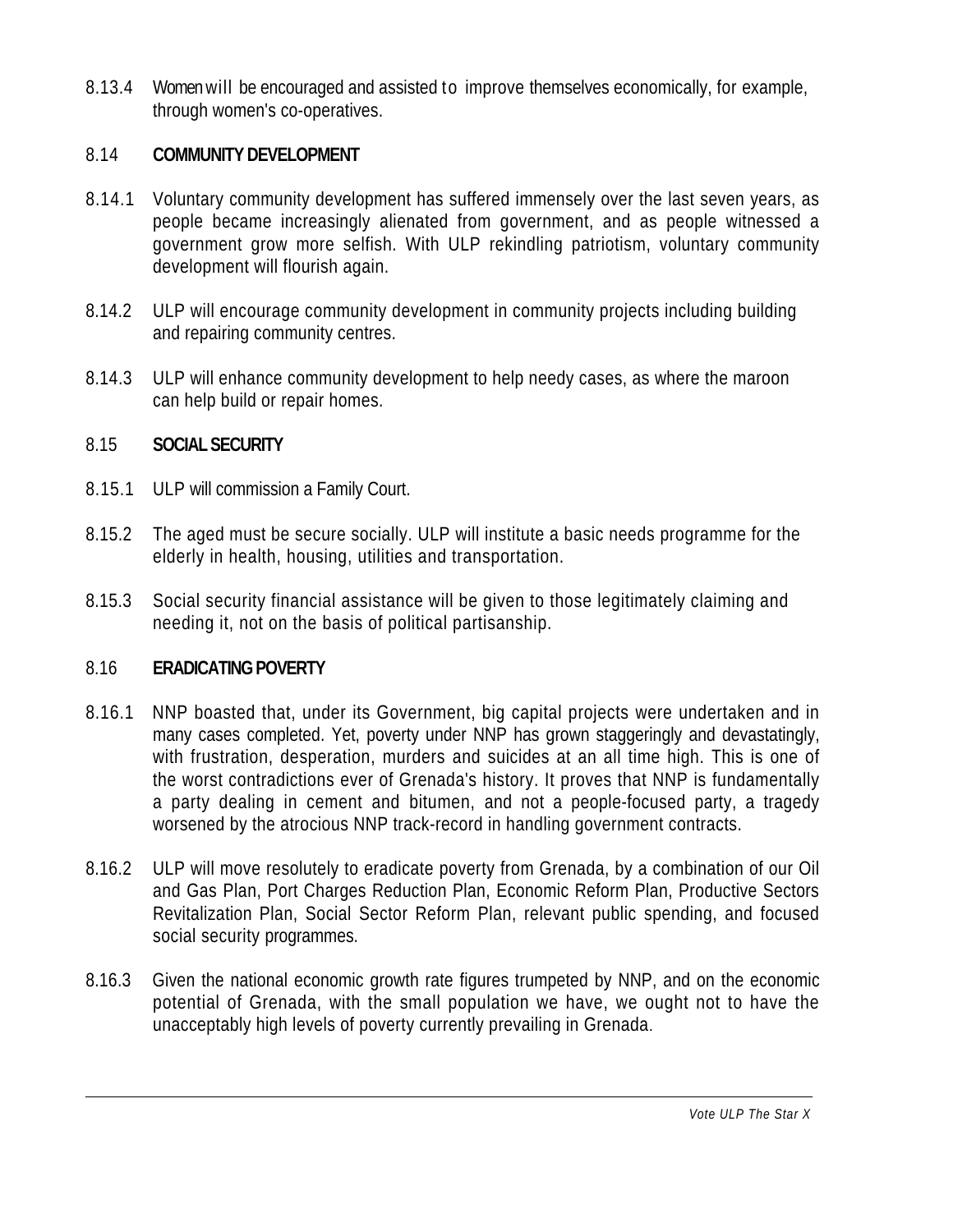8.16.4 Eradicating poverty will be a very important objective of our ULP Social Sector Reform Plan.

#### 9.0 **EXTERNAL AFFAIRS**

- 9.1 ULP is committed to deepening and widening the regional integration process, including especially in the OECS and CARICOM.
- 9.2 The content and conduct of ULP external relations will be geared towards achieving world peace, promoting regionalism especially in the OECS and CARICOM, and enhancing the national interests of Grenada, Carriacou and Petite Martinique.
- 9.3 ULP supports joint endeavours regionally, in matters such as tourism, agriculture, pharmaceutical drug-procurement, and illicit drug-interdiction. The idea of joint representation abroad will be pursued.
- 9.4 Urgent attention will be paid by ULP to approaching Canada on the matter of abolishing visa requirements for Grenadian Passport-holders entering Canada.

#### 10.0 **THE WAY FORWARD**

- 10.1 This Manifesto presents the plans and programmes which ULP prescribes for making a reality of the ULP new vision of the way forward for the people-focused economic social and governmental development of Grenada, Carriacou and Petite Martinique.
- 10.2 ULP has the people with the experiences, qualifications, caring, expertise and political will to deliver on the promises of these plans and programmes in this Manifesto.
- 10.3 We ULP, the people with the plan, ask you, the electorate, to give us your popular mandate to be your next Government. We assure you that if you do, then, through God, we shall make good on these promised plans and programmes pursuing equal opportunity and justice for all the people of Grenada, Carriacou and Petite Martinique.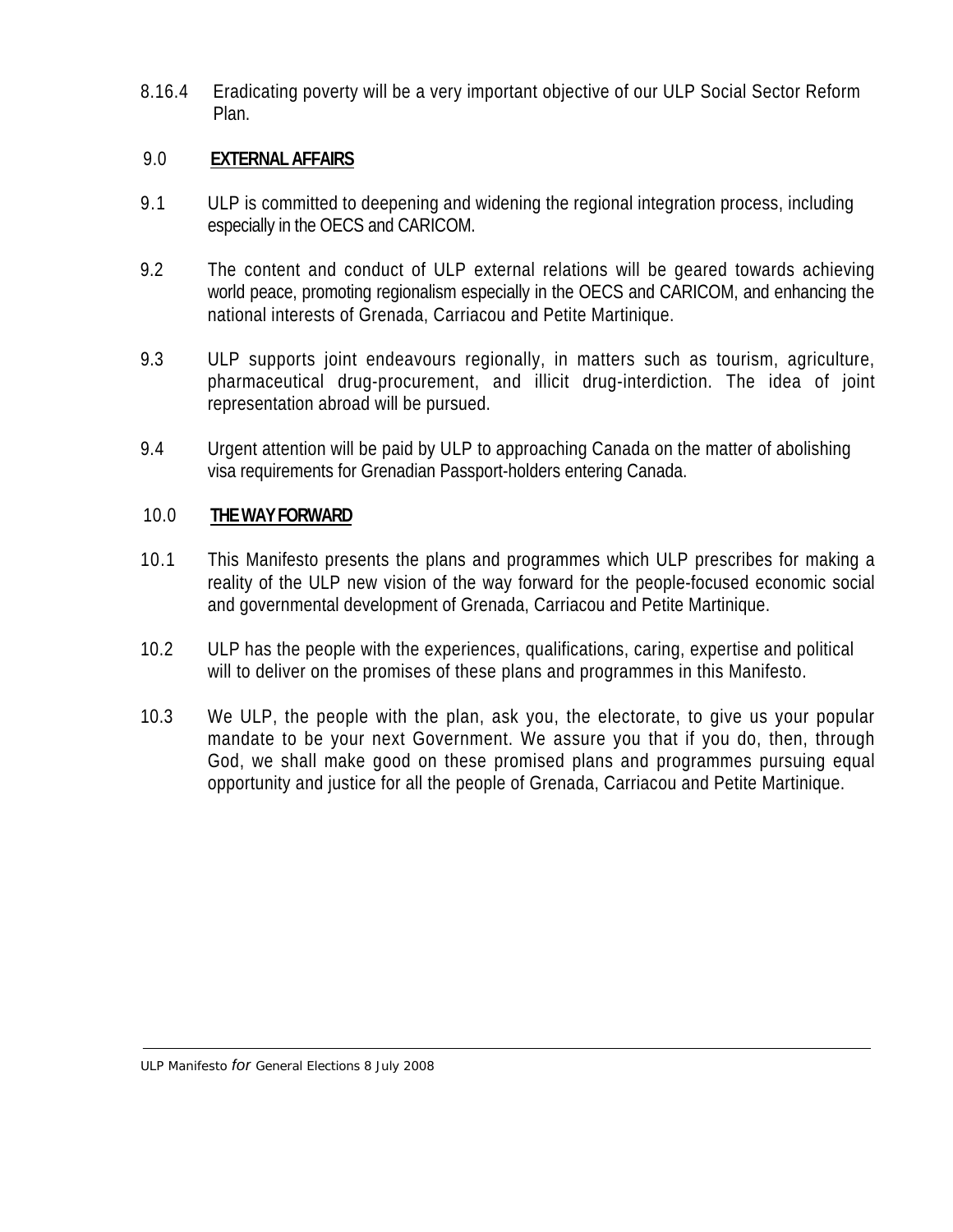8.2.7 A key basis of ULP industrial relations policies is voluntarism. This accommodates protection for essential services on internationally accepted standards acknowledged by ILO. The Charter will reflect this.

### 8.3 **PUBLIC WORKERS NEW DEAL**

- 8.3.1 When jobs are available in the public sector, that is, in government, they will be awarded on merit and need, not on political partisanship.
- 8.3.2 Salaries and other working conditions in the various categories of the public service will reflect the cost of living and competitiveness regionally and internationally; as a means of attracting to the service persons of talent, and dealing with the flight of human resources from Grenada. This is a feature of our ULP Social Sector Reform Plan.
- 8.3.3 Under ULP, public sector workers traditionally paid monthly will be paid fortnightly. The private sector will be encouraged to follow suit.
- 8.3.4 Public sector workers will be paid a Christmas Bonus, which will be at least 50% of their monthly pay for December. That will be in addition to their monthly pay for December.
- 8.3.5 The abolishment of pension and gratuity for public officers appointed after 1983 was a bad mistake. It is a grave disincentive for brilliant young people of talent to make a professional career of the public service including teaching, nursing and policing. It hinders professionalism in the public service.
- 8.3.6 ULP will therefore restore pension and gratuity to all public officers including nurses, teachers and police officers, as fully as these existed before they were abolished in 1983. This will be in addition to NIS. This will be part of the ULP policy of promoting professionalism in the public service, in the national interest.
- 8.3.7 ULP will be generous with study leave with pay for public officers. This will be properly supplemented by no-pay leave. Public workers will be encouraged to further their education and training.
- 8.3.8 ULP will move to ensure that public officers have access to one hundred percent mortgage financing to buy or build homes, helping them to obtain the bridging finance which often is a stumbling block.
- 8.3.9 As part of ULP industrial relations democratic enablement, ULP will afford public officers, at appropriate levels, time-off to contest parliamentary and local government elections, with an option, if need be, to return to the service without discrimination.

\_\_\_\_\_\_\_\_\_\_\_\_\_\_\_\_\_\_\_\_\_\_\_\_\_\_\_\_\_\_\_\_\_\_\_\_\_\_\_\_\_\_\_\_\_\_\_\_\_\_\_\_\_\_\_\_\_\_\_\_\_\_\_\_\_\_\_\_\_\_\_\_\_\_\_\_

# 8.4 **HEALTH**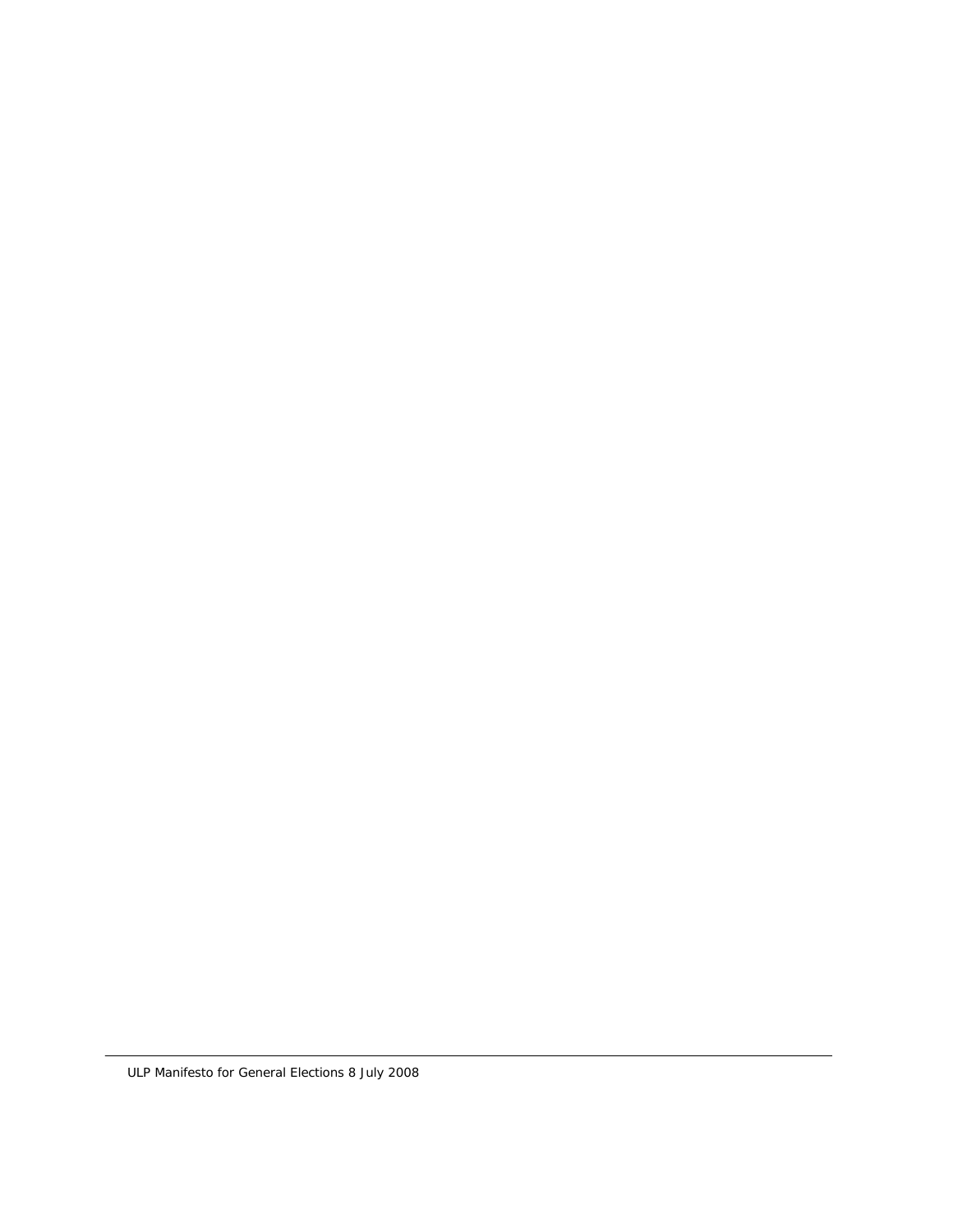- 8.4.1 ULP health policies proceed from the premise that good health is at the foundation of prosperity and progress through increased productivity. A healthy nation is a wealthy nation. Health is wealth.
- 8.4.2 The objectives of ULP health policies are the achieving of longer life, longer periods of good health and an optimum quality of life.
- 8.4.3 ULP will put emphasis on preventive medicine, the avoiding of illness and disease, the promoting of good health. This requires focus on our primary health care system, with popular education on basic health, starting with health education in school. ULP will pursue universal health care, that is, primary health care that is affordable, acceptable and agreeable to recipients.
- 8.4.4 Good nutrition will be encouraged as an important aspect of primary health care.
- 8.4.5 ULP will encourage the paying of attention to other matters usually addressed under primary health care, such as, exercise, rest and relaxation, accident prevention and safety precaution, early screening.
- 8.4.6 There will be compulsory health education in schools to ensure that, from an early age, people understand the importance of preventive health care. This will also widen the availability of basic first aid.
- 8.4.7 ULP will ensure that the General Hospital is a premier health care provider.
- 8.4.8 The Princess Alice Hospital at Mirabeau and the Princess Royal Hospital in Carriacou will be upgraded into general hospitals
- 8.4.9 District medical centres nationwide will be improved. Emergency health care services will be provided at them 24 hours daily.
- 8.4.10 Hospitals, medical centres and other public health care services will be integrated into a National Health System for better co-ordination of the more effective delivery of health care services.
- 8.4.11 Government dispensaries will be better stocked.
- 8.4.12 Senior citizens and others in need will get free or subsidized medicines at Gove dispensaries, whether they are attended to by government-paid doctors , or private doctors, depending on one's ability to pay.
- 8.4.13 Senior citizens and others in need will be assured of free medical attention at Government medical facilities.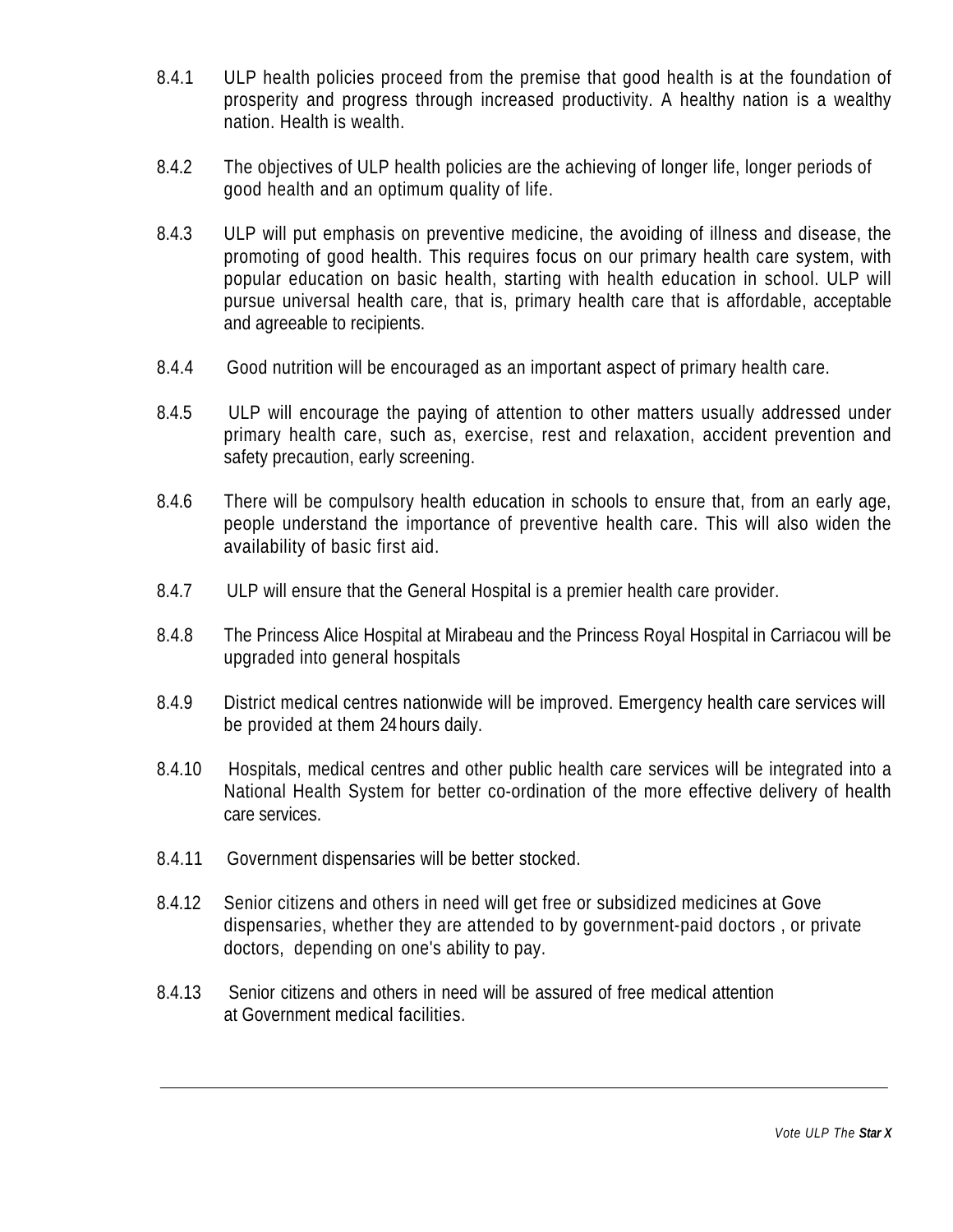- 8.4.14 The National Health System will be incorporated into the National Insurance Scheme so as to provide an affordable, effective and efficient national health service. This is a key element of our ULP Social Sector Reform Plan.
- 8.4.15 ULP shall encourage St. George's University to conduct special research into tropical medicine, especially in such culturally pervasive fields of complaints as diabetes (sugar), high blood pressure and stroke.
- 8.4.16 There will be a sufficient corps of health inspectors to make periodic checks on restaurants and other facilities that provide prepared food to the public to ensure that proper sanitary conditions are met.

# 8.5 **ENVIRONMENT**

- 8.5.1 ULP shall nurture greater consciousness of, and appreciation for, our environment, with its scenic beauty, its balmy spicy odour and its healthy atmosphere.
- 8.5.2 ULP shall enhance the beautification of our environment by such initiatives as the national flower keeping programme and the national tree-planting programme. Roadsides in particular will be beautified with flowers.
- 8.5.3 To ULP, young people are the guardians and inheritors of our environment. Their energies must be involved in protecting and enhancing our environment, for example, by planting trees, planting flowers, and otherwise beautifying, preserving and enhancing our environment. Competitions will be held and prizes awarded as incentives.
- 8.5.4 More public toilet facilities will be built around the country and properly maintained.
- 8.5.5 ULP will implement a comprehensive land use policy.
- 8.5.6 Littering will be tackled seriously.
- 8.5.7 The problem of stray animals and the matter of sick animals will be addressed.

#### 8.6 **HOUSING**

- 8.6.1 ULP will pursue a developed housing programme, especially to provide affordable and good housing for low-income families.
- 8.6.2 The house repair programme will be boosted, and operated fairly.
- 8.6.3 A residential property on a first mortgage will, for 10 years, pay only 10 percent of the property tax otherwise payable.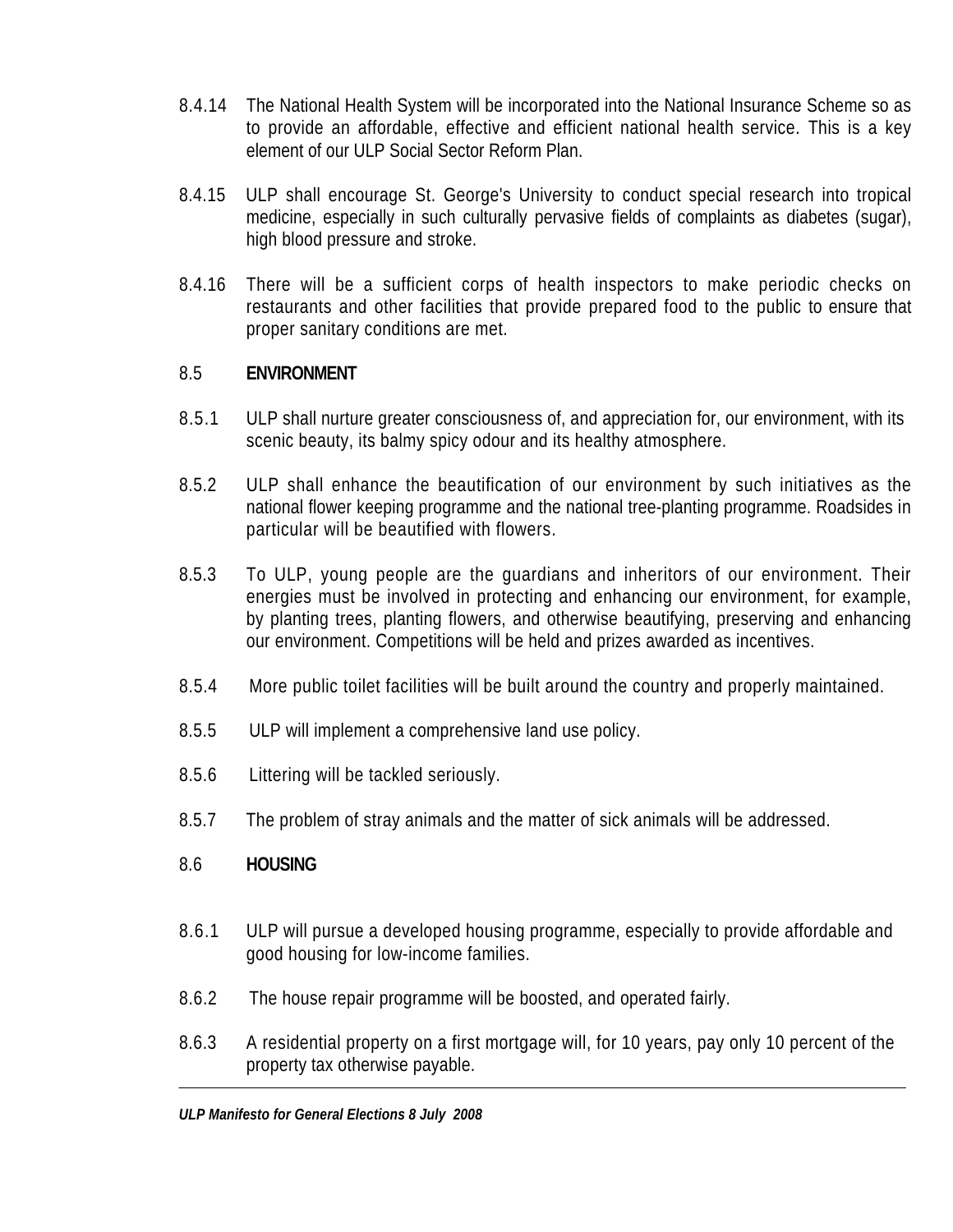8.6.4 A residential property fully painted in a fiscal year will , for that year pay only 10 percent of the property tax otherwise payable.

### 8.7 **RURAL DEVELOPMENT**

- 8.7.1 ULP will strongly emphasize the need to enhance the development areas of Grenada, Carriacou and Petite Martinique, through a comprehensive Rural Development Programme.
- 8.7.2 Our ULP Rural Development Programme will be concerned with the various aspects of development. These will include physical infrastructure, social amenities and human resources.
- 8.7.3 A significant aspect of our ULP Rural Development Programme will be our Title Settlement for Recognised Land-Owners (TISRELO) Plan.

# 8.8 **EDUCATION**

- 8.8.1 With ULP the knowledge that is gained from a sound education is power.
- 8.8.2 ULP rejects the introduction of any education levy at public primary or secondary schools. ULP is committed to free primary and secondary public education for all the children of Grenada, Carriacou and Petite Martinique.
- 8.8.3 ULP insists that technical and vocational skills must be equated with academic aptitude. Skills training is vitally important. Scholarships will be provided for technical and vocational pursuits. Multi-purpose centres will be used for skills training.
- 8.8.4 The common entrance examination will be abolished. Every child should be exposed to secondary education. This is demanded by our ULP Social Sector Reform Plan.
- 8.8.5 More Scholarships will be made available than are at present from primary level right through to university level.
- 8.8.6 Teaching is a very honourable vocation. ULP will restore to teachers the great respect that should be given them by Government. This is crucial to ensuring that our schools impart due guidance to our children and young people.
- 8.8.7 There shall be at least seven school truancy officers to see to it that children of school age are in school.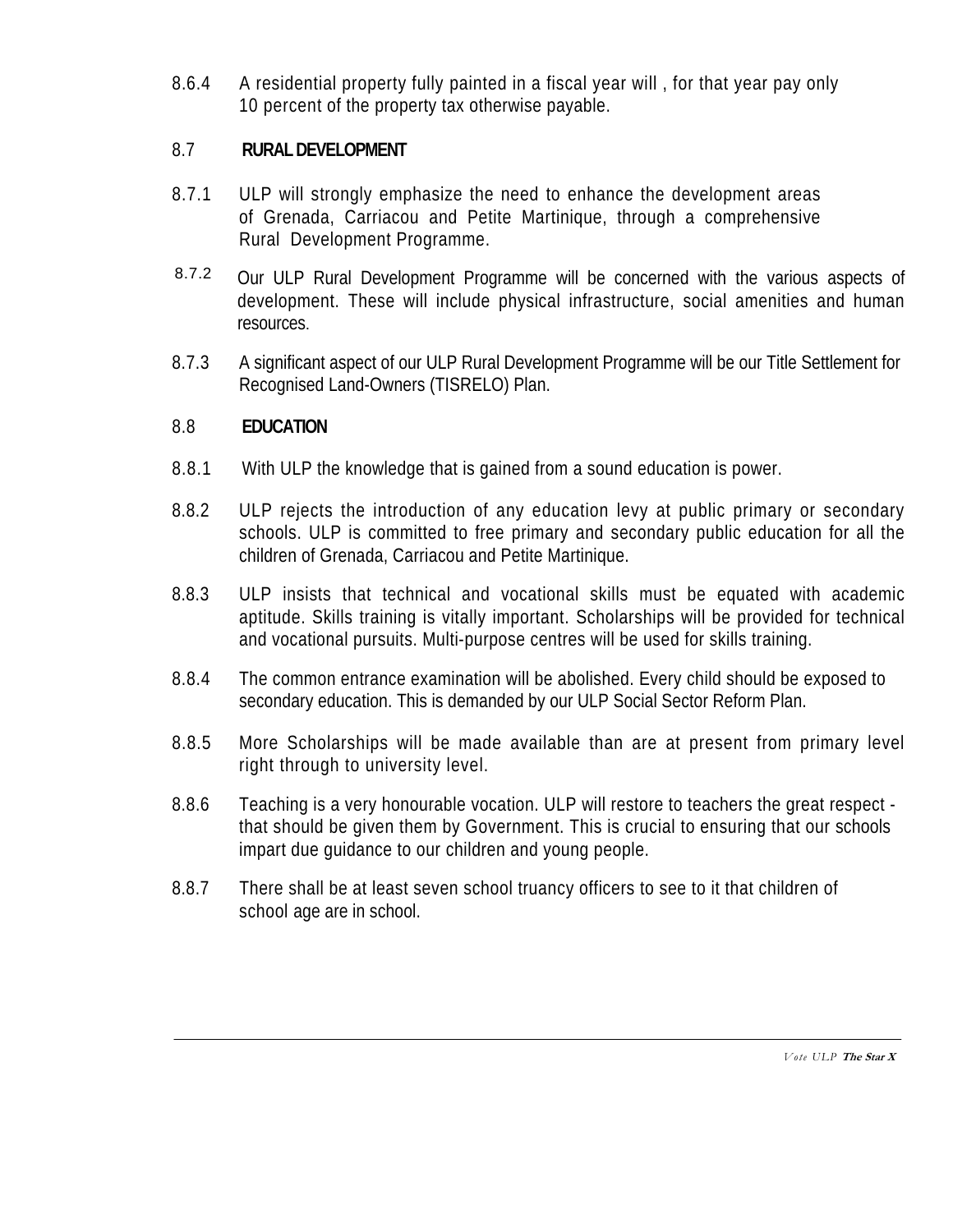- 8.8.8 ULP will move quickly to work out with St. George's University (SGU) and the University of the West Indies (UWI) formulae for increased opportunities for university education for more of our people.
- 8.8.9 ULP is committed to establishing the University of Grenada: building upon the TA Marryshow Community College (TAMCC). This will be in keeping with our ULP vision that education is a principal facilitator for development, individually and nationally.
- 8.8.10 ULP will upgrade linkages between school life and the world of work, since education is both for learning and earning. There should be a work-study approach, with students being introduced to centres where production is taking place. There will be increased contact between students on the one hand and farmers, fisherfolk, and other producers on the other hand.
- 8.8.11 Education should be geared to both learning and national development. Thus agriculture in schools should be for all, from kindergarten up.
- 8.8.12 Health and physical education would be compulsory in schools generally.
- 8.8.13 Sports and culture will be presented in schools as aspects of education affording viable careers, and not just hobbies.
- 8.8.14 Education without spirituality can be dangerous. Religious instruction in all schools will be strongly encouraged. Denominational schools will be afforded due leeway in religious matters.
- 8.8.15 ULP will promote revolving book-schemes, second-hand book schemes and book assistance schemes generally.
- 8.8.16 Hot meals will be provided in schools. Finances for this will be made available constantly.
- 8.8.17 PTAs will be strengthened.
- 8.8.18 New schools will be built; there is too much overcrowding in schools, preventing students from obtaining the individualized supervision needed. NNP put the teacher-pupil ratio too high, ULP will ensure that the teacher-pupil ratio is optimum so as to guarantee that the number of pupils under the supervision of a teacher is truly manageable by the teacher.
- 8.8.19 ULP will extend library facilities, especially in rural areas.
- 8.8.20 ULP will finally rid Grenada of illiteracy.
- 8.8.21 With ULP education shall be a potent weapon against poverty.